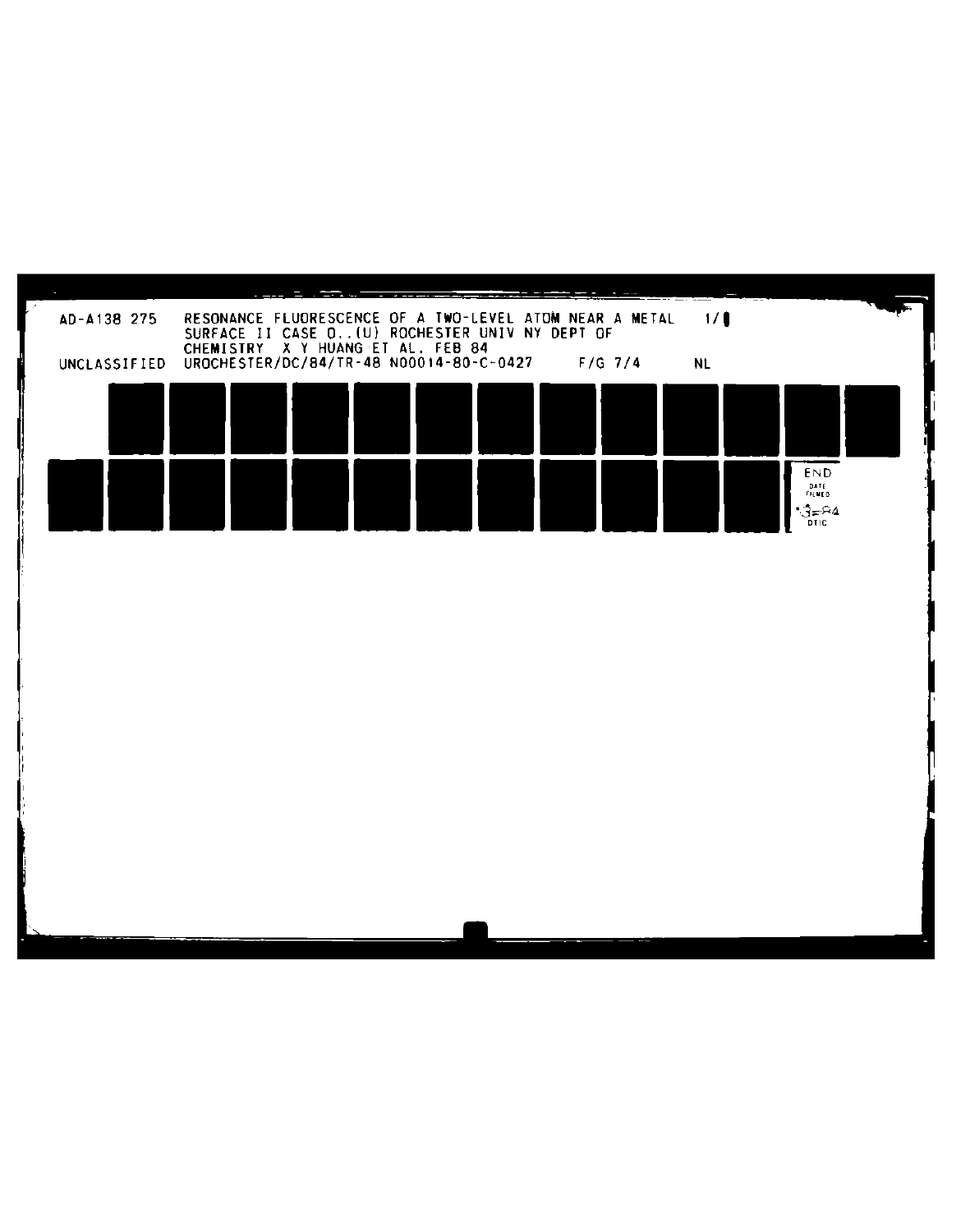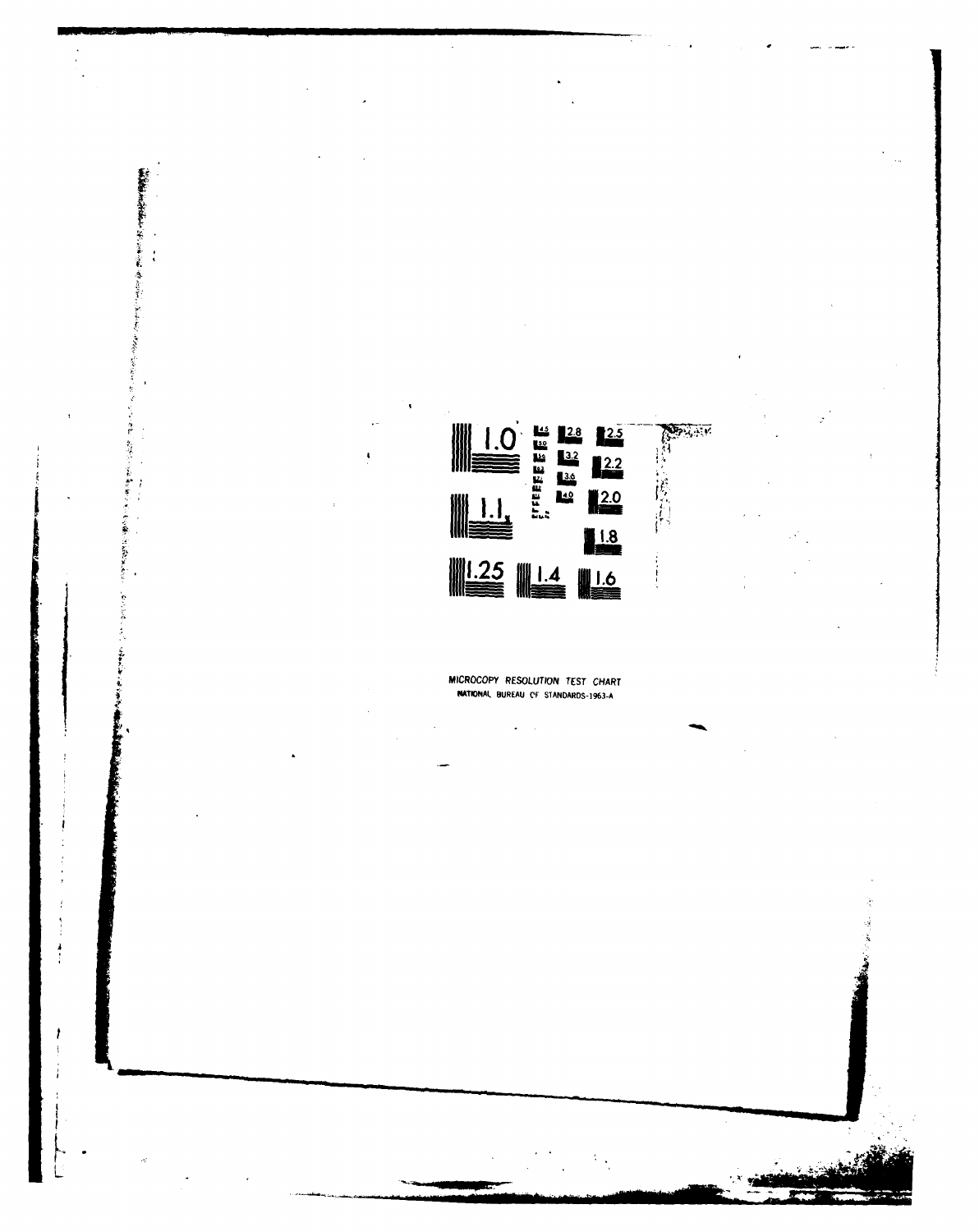

OFFICE OF NAVAL RESEARCH

Contract **N00014-80-C-0472**

Task No. NR **056-749**

TECHNICAL REPORT No. 48

Resonance Fluorescence of a Two-Level Atom Resonance Flue<br>Solar a Metal<br>Driving Field Near a Metal Surface. II. Case of a Stronq

S **by**

**IQ** 

N

 $\boldsymbol{\omega}$  $\infty$ 

 $\boldsymbol{\omega}$ 

あいまい あいこう

Xi-Yi Huang and Thomas F. George

Prepared for Publication

in

Journal of Physical Chemistry

Department of Chemistry University of Rochester Rochester, New York 14627



Reproduction in whole or in part is permitted for any **LA.**<br>**Reproduction in whole or in part is perm**<br>purpose of the United States Government.

> This document has been approved for public release and sale; its distribution is unlimited.

**DTIC C)** FEB 2 **3** <sup>1984</sup> Ъ.

**84 02 23 006**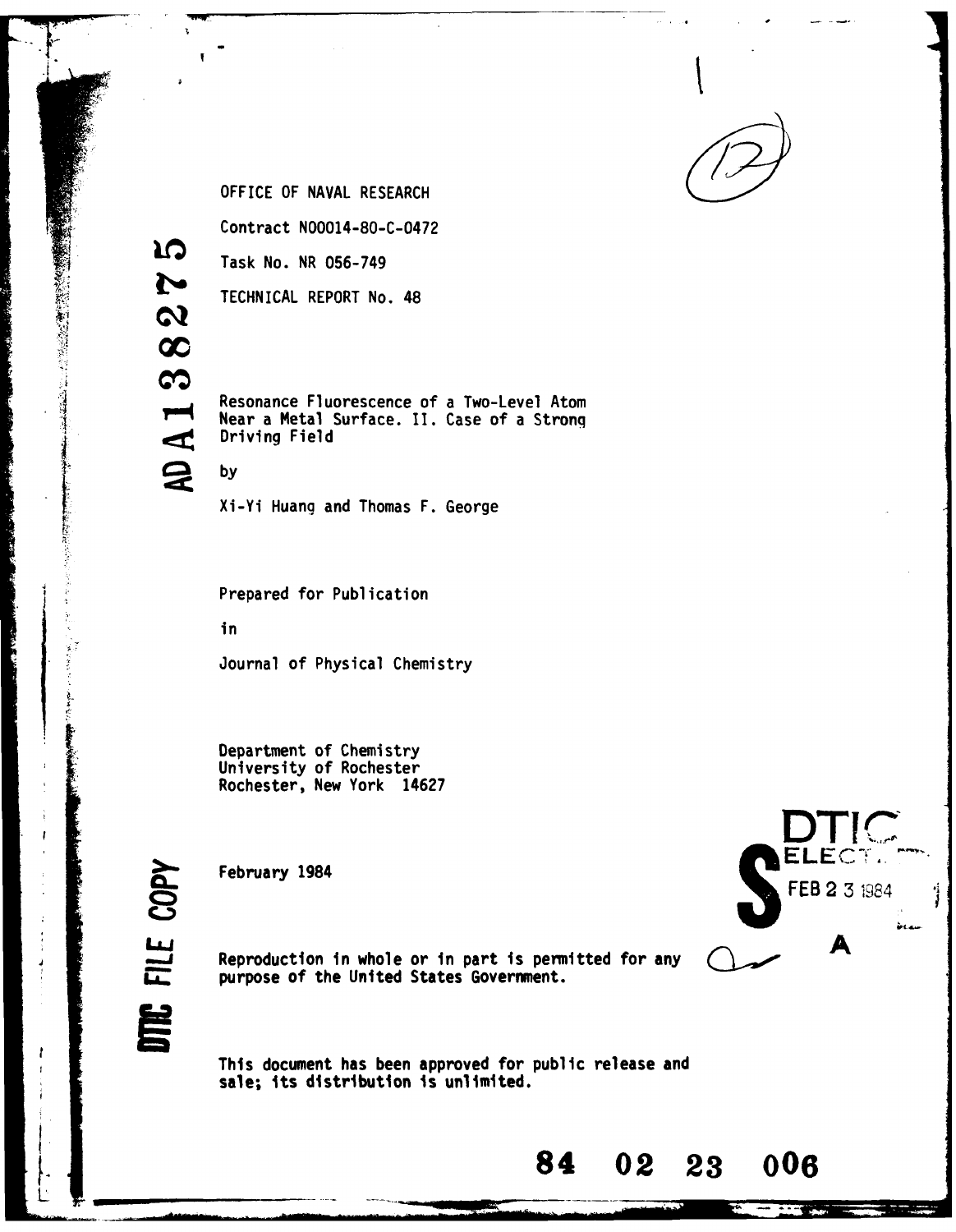| SECURITY CLASSIFICATION OF THIS PAGE (When Data Entered)<br>REPORT DOCUMENTATION PAGE                                                                                                                                                                                                                                                                                                                                                                                                                                                                       | <b>READ INSTRUCTIONS</b><br>BEFORE COMPLETING FORM             |
|-------------------------------------------------------------------------------------------------------------------------------------------------------------------------------------------------------------------------------------------------------------------------------------------------------------------------------------------------------------------------------------------------------------------------------------------------------------------------------------------------------------------------------------------------------------|----------------------------------------------------------------|
| <b>T. REPORT NUMBER</b>                                                                                                                                                                                                                                                                                                                                                                                                                                                                                                                                     | 2. GOVT ACCESSION NO. 3. RECIPIENT'S CATALOG NUMBER            |
| gr)-AI38275<br>UROCHESTER/DC/84/TR-48                                                                                                                                                                                                                                                                                                                                                                                                                                                                                                                       |                                                                |
| 4. TITLE (and Subtitle)                                                                                                                                                                                                                                                                                                                                                                                                                                                                                                                                     | S. TYPE OF REPORT & PERIOD COVERED                             |
| Resonance Fluorescence of a Two-Level Atom Near a                                                                                                                                                                                                                                                                                                                                                                                                                                                                                                           |                                                                |
| Metal Surface. II. Case of a Strong Driving Field.                                                                                                                                                                                                                                                                                                                                                                                                                                                                                                          | 6. PERFORMING ORG. REPORT NUMBER                               |
|                                                                                                                                                                                                                                                                                                                                                                                                                                                                                                                                                             |                                                                |
| 7. AUTHOR(a)                                                                                                                                                                                                                                                                                                                                                                                                                                                                                                                                                | <b>E. CONTRACT OR GRANT NUMBER(8)</b>                          |
| Xi-Yi Huang and Thomas F. George                                                                                                                                                                                                                                                                                                                                                                                                                                                                                                                            | N00014-80-C-0472                                               |
| <b>S. PERFORMING ORGANIZATION NAME AND ADDRESS</b>                                                                                                                                                                                                                                                                                                                                                                                                                                                                                                          | 10. PROGRAM ELEMENT, PROJECT, TASK<br>AREA & WORK UNIT NUMBERS |
| Department of Chemistry                                                                                                                                                                                                                                                                                                                                                                                                                                                                                                                                     | NR 056-749                                                     |
| University of Rochester                                                                                                                                                                                                                                                                                                                                                                                                                                                                                                                                     |                                                                |
| Rochester, New York 14627<br><b>11. CONTROLLING OFFICE NAME AND ADDRESS</b>                                                                                                                                                                                                                                                                                                                                                                                                                                                                                 | 12. REPORT DATE                                                |
| Office of Naval Research                                                                                                                                                                                                                                                                                                                                                                                                                                                                                                                                    | February 1984                                                  |
| Chemistry Program Code 472                                                                                                                                                                                                                                                                                                                                                                                                                                                                                                                                  | <b>13. NUMBER OF PAGES</b>                                     |
| Arlington, Virginia 22217                                                                                                                                                                                                                                                                                                                                                                                                                                                                                                                                   | 19<br>15. SECURITY CLASS. (of this report)                     |
| 14. MONITORING AGENCY NAME & ADDRESS(II different from Controlling Office)                                                                                                                                                                                                                                                                                                                                                                                                                                                                                  | Unclassified                                                   |
|                                                                                                                                                                                                                                                                                                                                                                                                                                                                                                                                                             |                                                                |
|                                                                                                                                                                                                                                                                                                                                                                                                                                                                                                                                                             | 154. DECLASSIFICATION DOWNGRADING<br>SCHEDULE                  |
| This document has been approved for public release and sale; its distribution<br>is unlimited.                                                                                                                                                                                                                                                                                                                                                                                                                                                              |                                                                |
|                                                                                                                                                                                                                                                                                                                                                                                                                                                                                                                                                             |                                                                |
| Prepared for publication in the Journal of Physical Chemistry                                                                                                                                                                                                                                                                                                                                                                                                                                                                                               |                                                                |
| 16. DISTRIBUTION STATEMENT (of this Report)<br>17. DISTRIBUTION STATEMENT (of the abstract entered in Block 20, if different from Report)<br><b>18. SUPPLEMENTARY NOTES</b><br>19. KEY WORDS (Continue on reverse alde if necessary and identify by block number)<br>RESONANCE FLUORESCENCE SURFACE-DRESSED OPTICAL BLOCH EQUATIONS<br>STRONG DRIVING FIELD<br>TWO-LEVEL ATOM<br>THREE-PEAK FLUORESCENCE SPECTRUM<br>METAL SURFACE<br>ASYMMETRY IN SIDE PEAKS<br>REFLECTED FIELD<br>PLASMON RESONANCE                                                       |                                                                |
| 20. ABSTRACT (Continue on reverse side if necessary and identity by block number) The SUPTACE-dressed Optical<br>Bloch equations for a two-level atom near a metal surface are solved for the case<br>of a strong driving field. An analytic form is obtained for the adatom resonance<br>fluorescence spectrum. Due to the multiphoton effects of the surface-reflected<br>field and the surface plasmon resonance, the three-peak spectrum is strongly<br>influenced by the surface. A unique surface-induced asymmetry in the side peaks<br>is revealed. |                                                                |
| DD 1 JAN 73 1473                                                                                                                                                                                                                                                                                                                                                                                                                                                                                                                                            | Unclassified                                                   |

 $\lfloor$ 

**E** 

「大胆をならないので、「かないのでのない」ということに、「そのこと」ということをしていることで、「そのこと」ということをしていく、「そのこと」ということをもっているので、「そのこと」ということに、「

**Nillian** 

 $\mathbf{I}$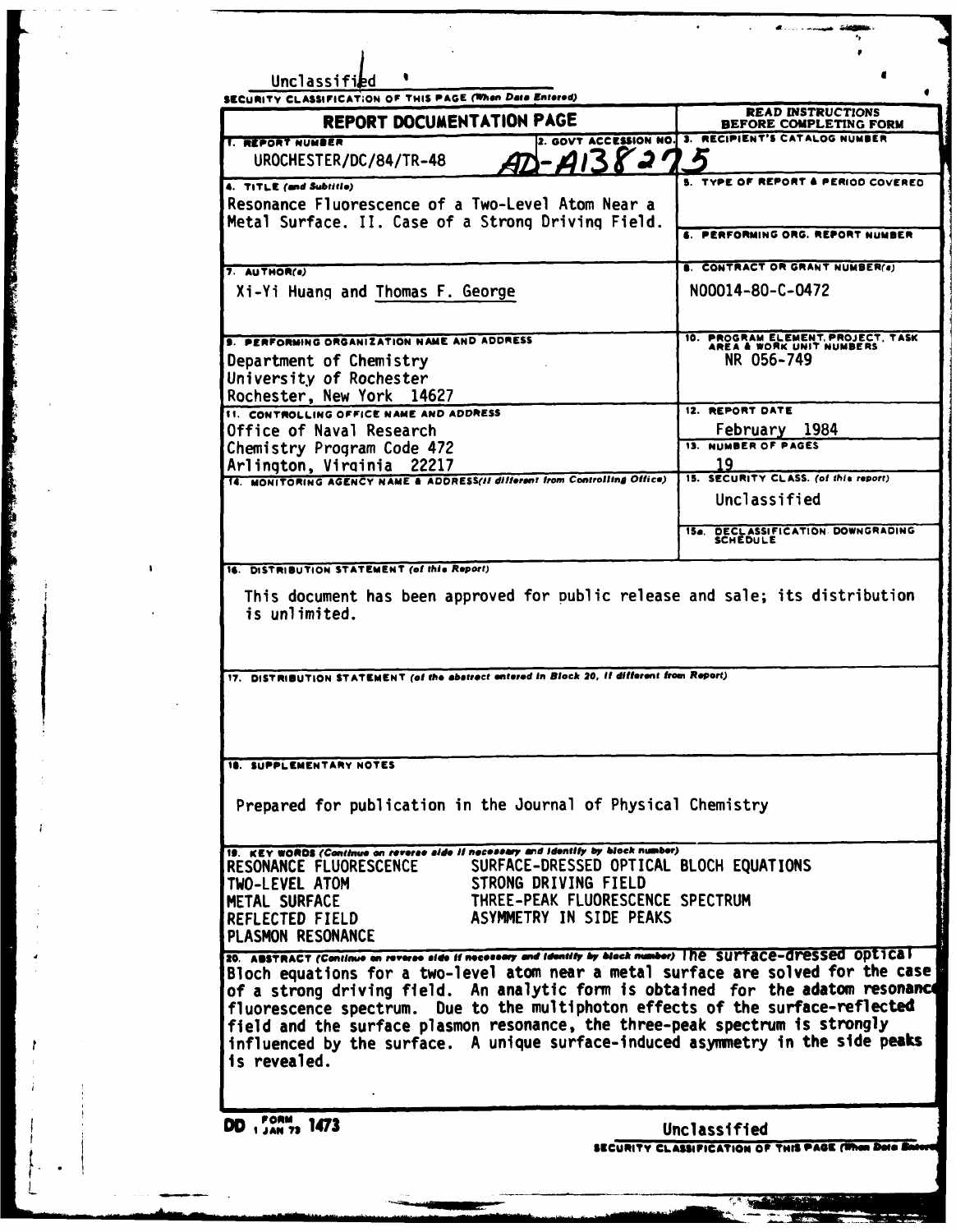# Journal of Physical Chemistry, in press

**RESONANCE FLUORESCENCE** OF **A** TWO-LEVEL **ATOM NEAR A** METAL **SURFACE. II. CASE** OF **A STRONG DRIVING FIELD**

> Xi-Yi Huang\* and Thomas F. George Department of Chemistry University of Rochester Rochester, New York 14627

# **ABSTRACT**

 $\ddot{\mathbf{r}}$ 

**West President Property** 

**The** surface-dressed optical Bloch equations for a two-level atom near a metal surface are solved for the case of a strong driving field. An analytic form is obtained for the adatomic resonance fluorescence spectrum. Due to the multiphoton effects of the surface-reflected field and the surface plasmon resonance, the three-peak spectrum is strongly influenced **by** the surface. A unique surface-induced asymmetry in the side peaks is revealed.



\*Permanent address: Institute of Physics, Academia Sinica, **Beljing** (Peking), The People's Republic of China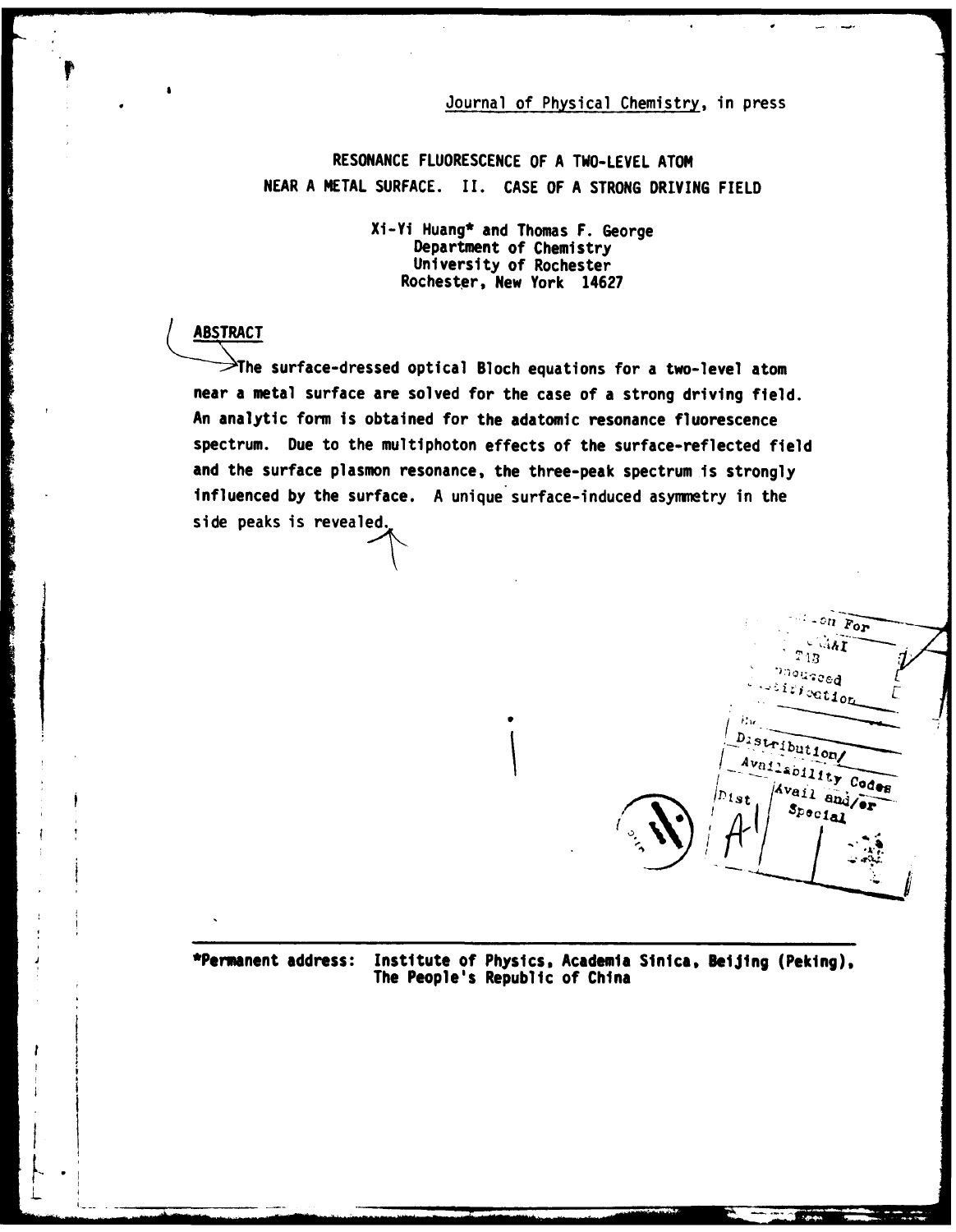## **I.** Introduction

In a recent paper<sup>1</sup> (which is paper I), we derived a set of surface-dressed optical Bloch equations, by which we discussed the effects of surface-reflected photons and a surface plasmon resonance on the weak-field resonance fluorescence spectrum. Our purpose in studying the surface-dressed optical Bloch equations is to investigate the basic behavior of the resonance excitation of a laserdriven quantum system near or adsorbed on a surface.<sup>2-8</sup> As a first step, we calculate the resonance fluorescence spectrum of a two-level atom near or adsorbed on a metal surface. At low laser intensity, if the excitation field is monochromatic, the atom absorbs a photon at the excitation frequency and the emitted photon has the same frequency, i.e., single-photon processes are dominant. The emitted radiation has the same spectral profile as the exciting radiation.

In the present paper, we extend the calculation to the case of a strong driving field, confining ourselves to the situation of a purely coherent laser field. In this case, many photons are involved in the adatom-surface resonant interaction, where nonlinear scattering can occur and multiphoton processes become as important as single-photon processes. This in turn leads to side bands emerging in the spectrum of the emitted radiation, and this so-called "dynamic Stark splitting" has attracted a great deal of interest recently. We are interested in the effects **of** the surface-reflected photons and surface plasmon resonance on these nonlinear multiphoton processes. In Section II the basic equations are presented, numerical results are shown in Section III, and concluding remarks are given in Section IV.

## II. Basic Equations for a Two-Level Adatom

L

Consider a laser-driven two-level atom near or adsorbed on a metal surface. The field emitted **by** the induced atomic dipole will be reflected **by** the metallic surface, providing a surface-damped dynamic behavior of the adatom; the resonance interaction between the adatom and surface plasmon will further influence the light scattering spectrum of the adatom. **The** reflected field  $\hat{\mathbf{f}}_{\mathbf{R}}(t)$  at the surface can be written as<sup>1-3</sup>

 $\hat{\mathbf{E}}_{R}(\mathbf{t}) = \mu_{12} \hat{\sigma}_{12}(\mathbf{t}) \mathbf{f}(\mathbf{d}) + \mu_{21} \hat{\sigma}_{21}(\mathbf{t}) \mathbf{f}^*(\mathbf{d}),$  (1)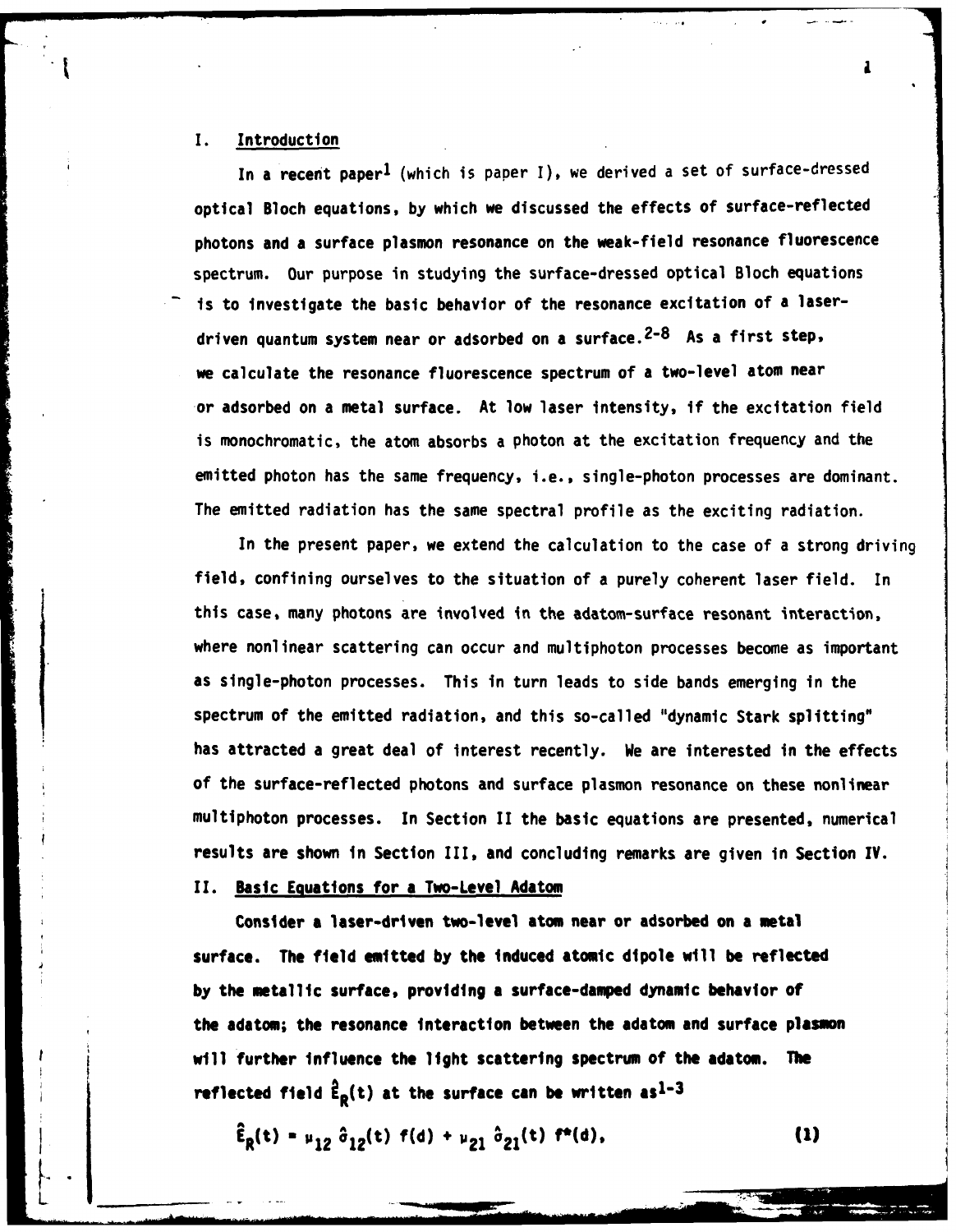where d is the distance between the adatom and surface,  $\mu_{ij}$  is the electricdipole transition matrix element between the adatomic states | i> and | j>,  $\hat{\sigma}_{1,i}$  =  $|i\rangle$  <j| is the adatomic transition operator, and  $f(d)$  is a distancedependent function, which has been discussed in detail in **1.** Knowing **f(d),** we can evaluate the surface-induced phase-decay constant,  $\gamma_{\rm s} \equiv (2/\hbar)\,\text{Im(f)}\,|\mu_{12}|^2$ . For the case of a laser-excited atom emitting near a metallic half-space, the imaginary part of **f(d)** has the following **form: <sup>1</sup> -4**

$$
\text{Im}(f) = \frac{\zeta}{1+\epsilon_1^2} \frac{k_1^3}{(\omega^2 - \frac{\omega_p}{1+\epsilon_1})^2 + \frac{\delta^2 \omega_p^4}{(1+\epsilon_1)^2 \omega^2}}
$$
\n
$$
\times \frac{\frac{1}{\epsilon_1} [(\omega^2 - \omega_p^2)^2 + \frac{\omega_p^4 \delta^2}{\omega^2} - \epsilon_1^2 \omega^4] [n \sinh^{-\frac{1}{2}} \cosh^{-1} (2)]}
$$

$$
+ 2\omega \delta \omega_p^2 \left[ \eta \cos \theta + \frac{1}{D^2} \sin \theta \right] \bigg\} ,
$$

- 4

where  $\zeta = 1$  and  $\eta = 1/D^3 + 1/D$  for the case of the induced dipole oriented parallel to the surface,  $c = 2$  and  $n = 1/D^3$  for the perpendicular case,  $\epsilon_1$  is the dielectric constant for the gas medium,  $k_1$  **a**  $\sqrt{\epsilon_1}/c$  is the wave number,  $\omega$  is the emission frequency, and D = 2k<sub>1</sub>d is the reduced distance which is dimensionless. The Drude model<sup>9</sup> has been used for the metal medium in eq. 2, and the metallic dielectric constant is

$$
\epsilon_2(\omega) = 1 - \frac{\omega_p^2}{\omega(\omega + i\delta)} \quad , \tag{3}
$$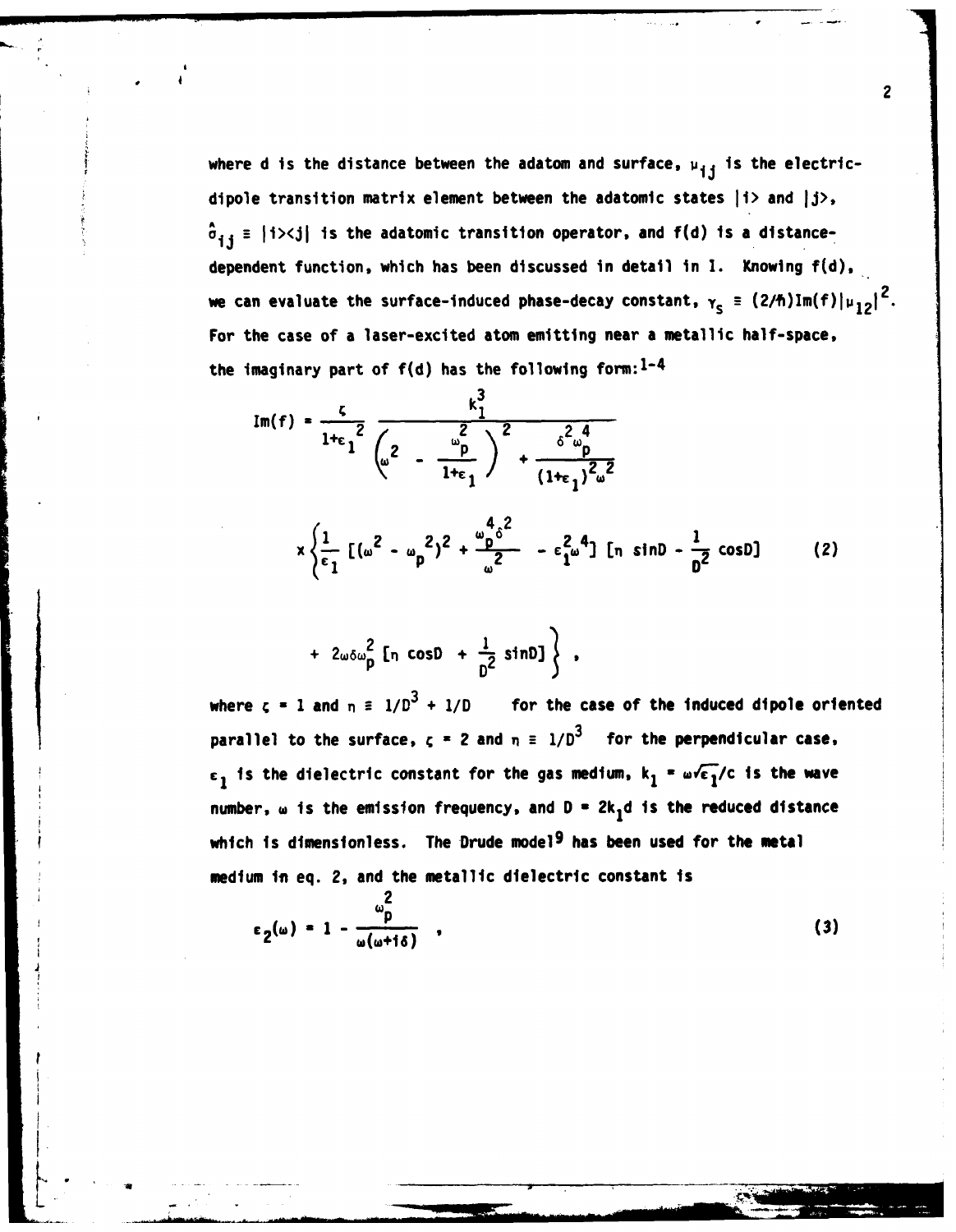where 6 is the inverse of the relaxation time and w<sub>p</sub> is the plasma frequency. Im(f) has a resonance at  $\omega_{sp} = \omega_p(1+\epsilon_1)^{-k_p}$ , which is the surface plasmon frequency of the interface.

Using eq. 2, we can express the surface-Induced phase-decay constant [in the unit of Einstein's spontaneous decay coefficient  $A = 4\omega_{21}^2/(3\hbar c)\left[\nu_{21}\right]^2$ ] in the following form:

$$
\gamma_{s} = c a_0 [a_1(n \sin\theta - \frac{\cos\theta}{\theta^{2}}) + a_2(n \cos\theta + \frac{\sin\theta}{\theta^{2}})]
$$
 (4)

where

$$
a_0 = \frac{3}{8} \frac{1}{(1 - \beta^2)^2 + (\alpha/\omega_{sp})^2}
$$
 (5)

$$
a_1 = (2 - \beta^2)^2 + (2\alpha/\omega_{sp})^2 - \beta^4
$$
 (6)

$$
a_2 = (2\beta)^2 \alpha/\omega_{sp} \tag{7}
$$

 $\beta \equiv \omega_L/\omega_{sp}$ ,  $\alpha \equiv \delta/\beta$ , and  $\epsilon_1 = 1$  has been assumed so that  $\omega_{sp} = \omega_p/\sqrt{2}$ .

Accounting for the surface-reflected photons and the surface plasmon resonance, the surface-dressed optical Bloch equations **(SBE)** take the form (within the rotating-wave approximation and the equilibrium condition  $\hat{w}(0) = -1$ )<sup>1-3</sup>

$$
\frac{d}{dt}\begin{pmatrix}\hat{s}_{21}(t)\\ \hat{w}(t)\\ \hat{s}_{12}(t)\end{pmatrix} = \begin{pmatrix}-\tilde{\gamma}_{2} + i\Delta & i\Omega/2 & 0\\ 1\Omega & -\gamma_{1} & -i\Omega\\ 0 & -i\Omega/2 & -\tilde{\gamma}_{2} - i\Delta\end{pmatrix}
$$
\n
$$
\times \begin{pmatrix}\hat{s}_{21}(t)\\ \hat{w}(t)\\ \hat{s}_{12}(t)\end{pmatrix} - \gamma_{1} \begin{pmatrix}\n0\\ 1\\ 0\n\end{pmatrix} \qquad (8)
$$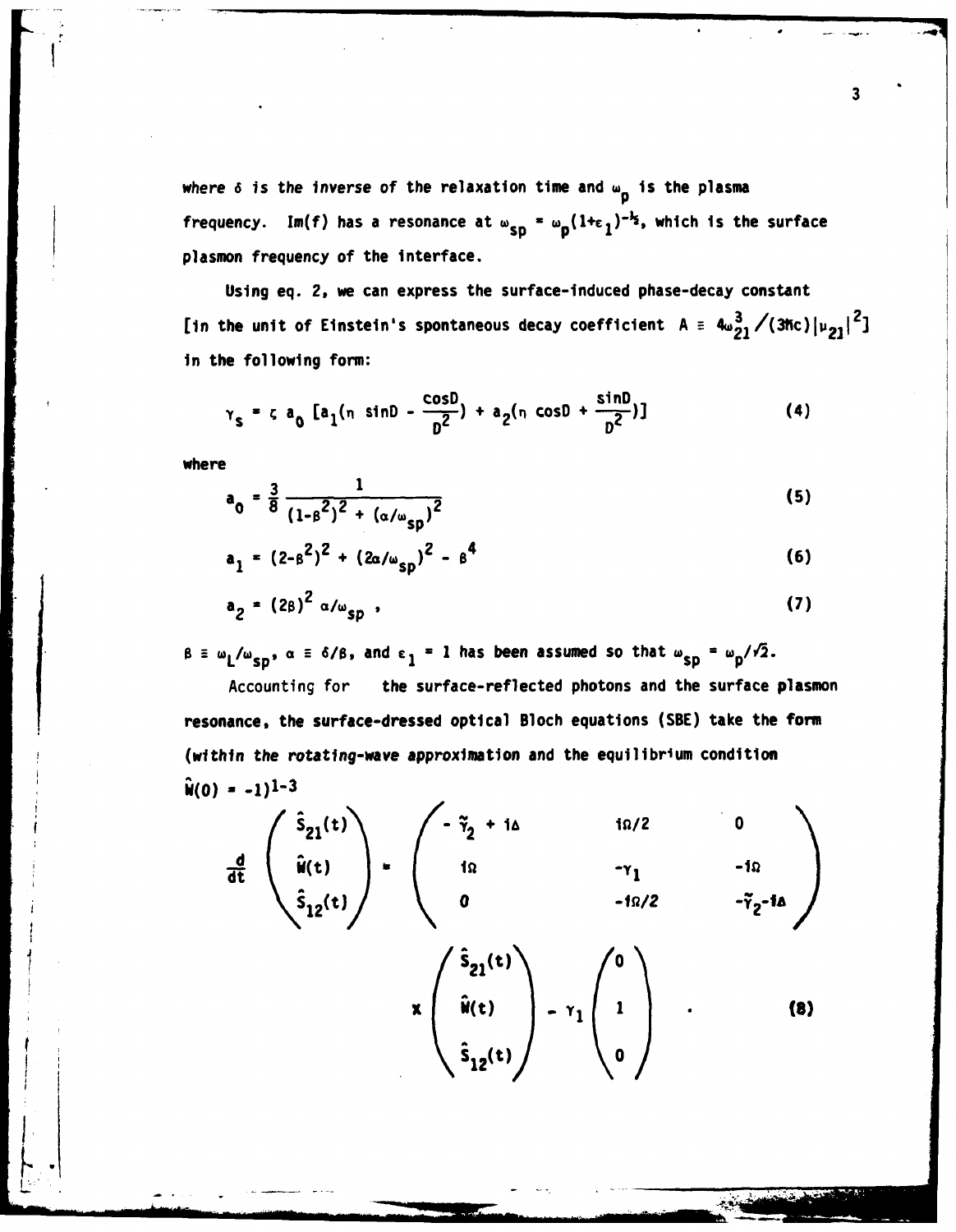$\hat{S}_{12}(t) = \partial_{12}(t)exp(iW_{1}t), \ \hat{S}_{21}(t) = \partial_{21}(t)exp(-iW_{1}t),$ the Rabi frequency is  $\Omega = (2/H)$   $|\mu_{21}|E$ , E is the amplitude of the electric field strength operator in a coherent state<sup>10</sup> of the laser field with frequency  $\omega_1$ ,  $\Delta \equiv \omega_{21} - \omega_1$  is the detuning,  $\omega_{21}$  is the adatomic transition frequency,  $\gamma_1$  is the population relaxation constant,  $\gamma_2$  is the phase relaxation constant,  $\tilde{\gamma}_2 = \gamma_2 + \gamma_s$ , and  $\hat{\mathbf{w}}(t) = \hat{\sigma}_{22}(t) - \hat{\sigma}_{11}(t)$  is the population inversion of the adatom.

4

When the intensity of the coherent laser field is very large,  $\Omega^2 + \Delta^2 >> \tilde{\gamma}_2^2$ , the scattering light spectrum  $S(\omega)$  of the adatom at steady state can be obtained as the Fourier transform the dipole-dipole correlation function  $\langle \hat{S}_{21}(t_1) \hat{S}_{12}(t_2) \rangle$  in the following analytical form:

$$
S(\omega) = \frac{\Omega^2}{\Delta^2 + \alpha \Omega^2} \left[ \frac{\Delta^2 + \tilde{\gamma}_2}{\Delta^2 + \alpha \Omega^2} \delta(\omega - \omega_L) \right]
$$
  
+ 
$$
\frac{\Omega^2 [(2\alpha - 1)\Delta^2 + \alpha^2 \Omega^2]}{(\Delta^2 + \alpha^2)(\Delta^2 + \alpha \Omega^2)} \left( \frac{S_0/\pi}{(\omega - \omega_L)^2 + S_0^2} \right)
$$
  
+ 
$$
\frac{1}{2} \frac{(\Omega' - \Delta) [\alpha (\Omega' - \Delta) + \Delta]}{(\Delta^2 + \Omega^2)} \left( \frac{S_{\pm}/\pi}{(\omega - \omega_L + \Omega')^2 + S_{\pm}^2} \right)
$$
  
+ 
$$
\frac{1}{2} \frac{(\Omega' + \Delta) [\alpha (\Omega' + \Delta) - \Delta]}{(\Delta^2 + \Omega^2)} \left( \frac{S_{\pm}/\pi}{(\omega - \omega_L - \Omega')^2 + S_{\pm}^2} \right).
$$
(9)

The parameter **a** is defined as

I.

$$
\alpha = \tilde{\gamma}_2 / 2 \gamma_2 \tag{10}
$$

the detuning parameter is defined as

 $\Omega' \equiv \Delta + \Delta_e$ , (11)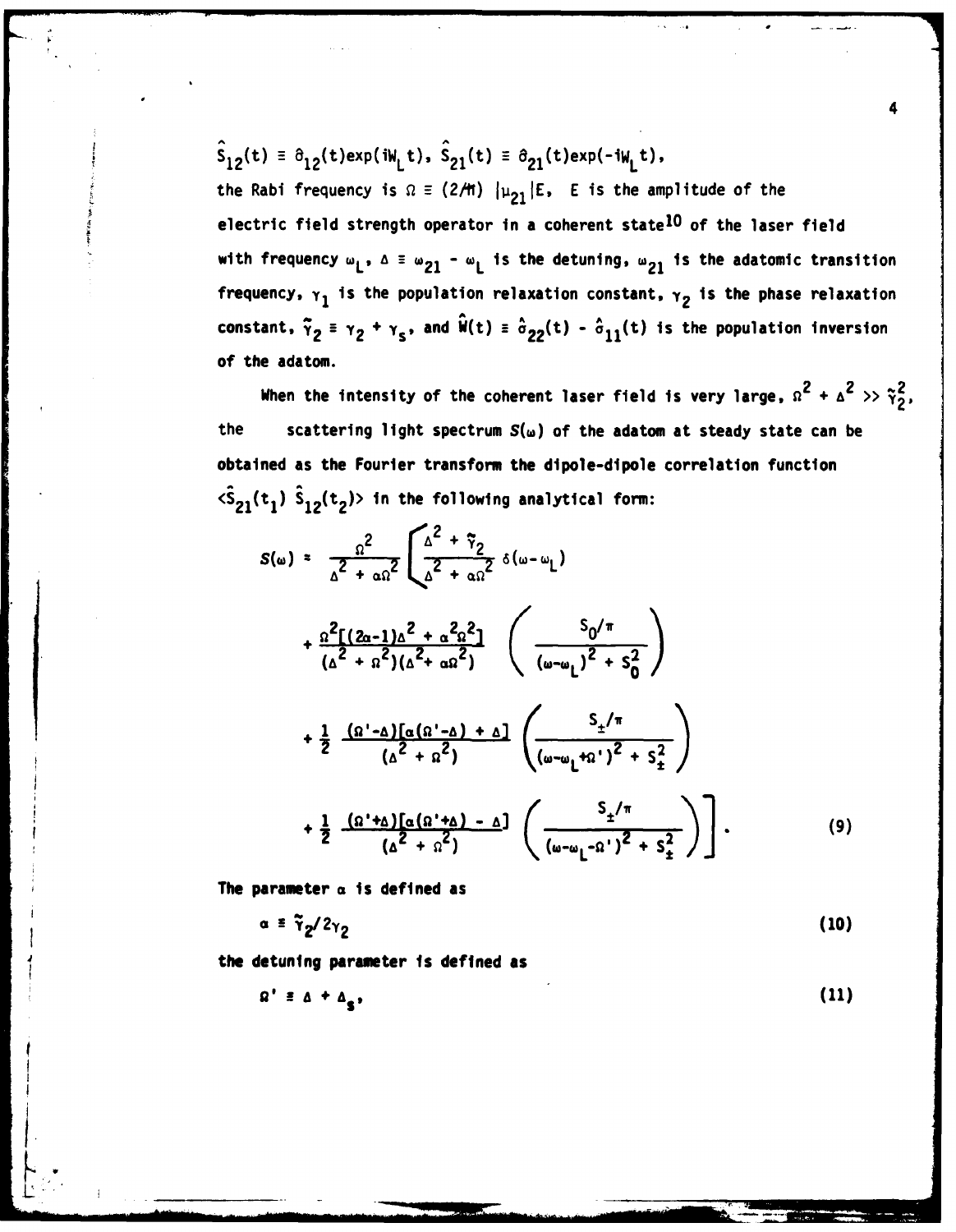where

$$
\Delta_{s} = \Lambda \{ [1 + (\Omega/\Delta)^{2}]^{\frac{1}{2}} - 1 \}, \qquad (12)
$$

and the widths of the profiles are

$$
S_0 = 2\gamma_2 \left( \frac{\alpha \Omega^2 + \Delta^2}{\Omega^2 + \Delta^2} \right) \tag{13a}
$$

$$
S_{\pm} = S_{+} = S_{-} = Y_{2} \left( \frac{(1 + \alpha)\alpha^{2} + 2\alpha\Delta^{2}}{\alpha^{2} + \Delta^{2}} \right).
$$
 (13b)

There are four components in the emission spectrum given **by** eq. **9.** The first two terms are centered at the frequency w<sub>1</sub> of the driving laser. These terms are identified as the coherent and incoherent parts of the Rayleigh scattering. The incoherent Rayleigh component is unimportant at low laser intensity but becomes dominent at high laser intensity. The third and fourth terms are **centered at ω<sub>2</sub> = ω<sub>1</sub>-(Δ+Δ<sub>2</sub>)** and ω<sub>F</sub> = ω<sub>1</sub>+(Δ+Δ<sub>2</sub>). These "side bands" are due to higher-order photon interactions. The processes leading to the side bands can be explained **by** Figure **1.** With the laser detuning **a=w21-wL\*O,** two laser photons are absorbed and a photon is emitted to produce an excited state of the adatom. This "three-photon" component is given **by** the third term of eq. **9,** which has a maximum at  $\omega_{3}$ . Since an excited state is produced for every photon generated at  $\omega_3$ , there will also be emission at  $\omega_F = \omega_{21} + \Delta_s$  from the excited atom (Figure la). **A** single-photon process with the aid of surface damping can also overcome the gap between  $\mathbf{w}_1$  and  $\mathbf{w}_{21}$  to give rise to fluorescence at w<sub>F</sub> (Figure 1b). Such a process affects the strength of the coherent Rayleigh scattering, as well as broadening and altering the heights of the spectral components of the incoherent Rayleigh scattering, "three-photon" scattering and fluorescence.

When  $\Omega^2$  +  $\Delta^2$  >>  $\tilde{\gamma}_2^2$ , the three peaks can be resolved, whose integrated Intensities are:

.... ... ... .\_ \_\_ ,\_......\_ **'i** \_ \_ \_ \_ \_ **\_\_\***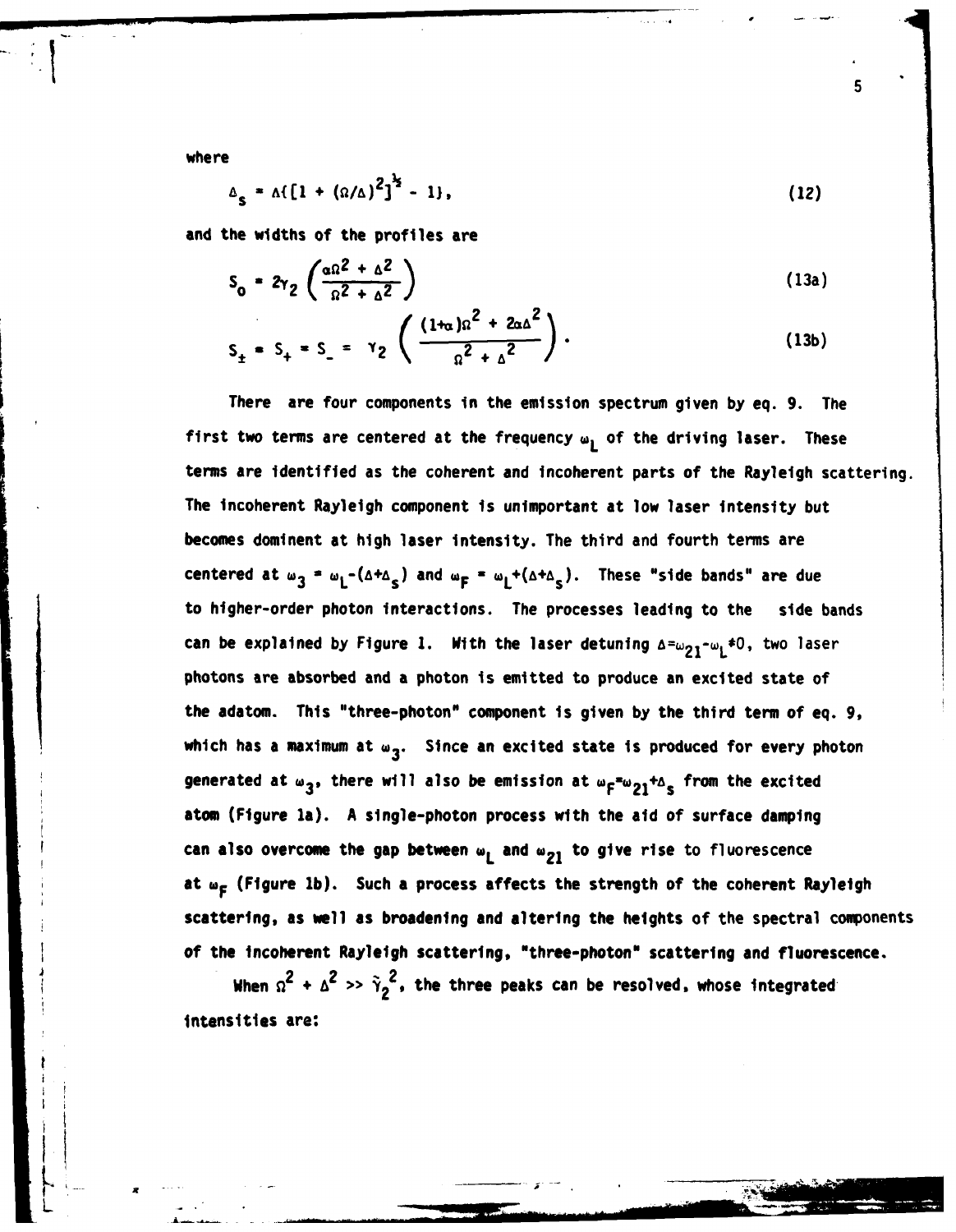$$
I_R = \left(\frac{M_L}{\omega_0}\right)^3 \frac{(\gamma_2/\gamma)^{1/2}}{\Delta^2}
$$
 (14)

$$
I_3 = \frac{(\gamma_2/4)\Omega^2(\Omega'-\Delta)[\alpha(\Omega'-\Delta)+\Delta]}{(\Delta^2+\Omega^2)(\Delta^2+\alpha\Omega^2)}
$$
(15)

$$
I_{F} = \frac{(\gamma_2/4)\Omega^2(\Omega^1+\Delta)\left[\alpha(\Omega^1+\Delta)-\Delta\right]}{(\Delta^2+\Omega^2)(\Delta^2+\eta\Omega^2)}
$$
 (16)

where  $I_R$ ,  $I_3$  and  $I_F$  are the intensities for Raman scattering, three-photon scattering and fluorescence, respectively. From eqs. 14-16, we see that I<sub>R</sub> is unaffected by the surface damping, but **13** and **IF** can be influenced **by** the surface through the parameter  $\alpha$ .

We can also see from eq. **9** that the condition of "weak excitation", corresponding to the weak-field limit, can be precisely stated as

$$
\alpha \Omega^2 \ll \Delta^2 \quad . \tag{17}
$$

In this case, where the laser is "weak" and the surface damping rates are low, the spectrum given by eq. **9** reduces to the low-intensity limit given by eq. **19** of paper I(for  $\gamma_{\scriptscriptstyle\rm I\hspace{-1pt}I}$   $\rightarrow$  0).<sup>1</sup>

#### III. Numerical Results

Using the strong-field formula of eq. **9** for the case of a two-level atom near or adsorbed on a metal surface, we have evaluated numerically the surfacemodified resonance fluorescence spectrum. **A** sample spectrum is shown in Figure 2, where we see the Rayleigh (central) peak, the three-photon peak (left) and the fluorescence peak (right). In this picture we have drawn Just the profile of the incoherent component of the Rayleigh scattering, **as** the coherent component **is** not broadened **by** the surface. **The adatom has** a **resonant interaction with**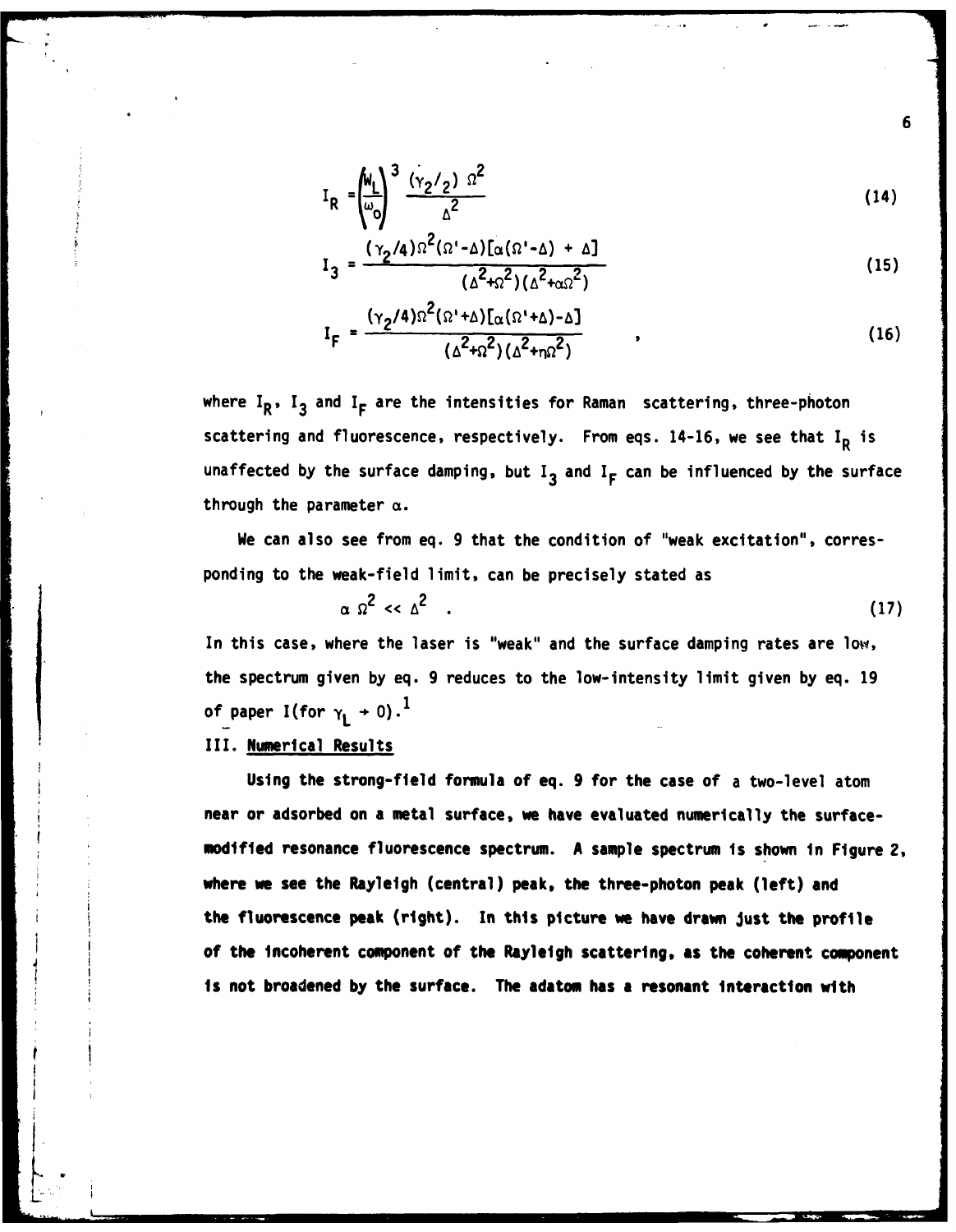the surface plasmon, i.e.,  $\beta^2 w_L/w_{SD}^2$ , We have used the value of 3.5 x 10<sup>-3</sup> for the ratio  $\delta/\omega_{sn}$ , which corresponds to a silver surface.

4 **S!**

**7**

To interpret the spectrum, we first review the surface-free situation, i.e., when the adatom-surface distance is very large (D+ $\infty$ ). In this case the three-peak spectrum is symmetric, where the two side peaks have the same height (intensity). The reason for this is the following: Two laser photons of frequency  $\omega_1$  are absorbed, a photon is emitted at  $\omega_3$ , and an excited state produced (Figure la); since an excited state is produced for every photon generated at w<sub>3</sub>, there is also emission at  $w_F = w_{21} + \Delta_g$  from the excited state, and hence the two side peaks have equal intensity. When the adatom-surface distance becomes smaller, such as **D-2** in Figure 2, the symmetry of the spectrum is destroyed. This results from an "interference" between the incident laser field and the reflected field from the surface,  $1-3$  whereby the peaks are altered and broadened **by** the surface. This becomes more dramatic as the detuning increases, as shown in Figure **3** for the large-detuning case **A-0=1O** (in the unit of Einstein's A-coefficient). We also note that the spectrum is more influenced **by** the surface when the transition dipole is oriented parallel to the surface rather than perpendicular.

In the case of a gas-phase collision-modified process, the random collision interruption causes the fluorescence peak to be higher than the "three-photon" peak (for positive detuning).  $^{11}$  Such asymmetry has been observed experimentally.  $^{12}$ However, for the surface-damped process this does not always occur, due to the interference between the coherence incident and reflected fields which leads to an oscillatory distance dependence of the emission intensity. This is displayed in Figures 4 and **5.** While the height H, and integrated power **P+** of the fluorescence component (P<sub>+</sub> is the area under the curve for the fluorescence component) are generally larger than those of the three-photon components, H\_ and **P\_,** the reverse occurs for some adatom-surface distances. This is a unique behavior at a **surface** which has **P \*.** been **P-** Jcted for the usual gas-phase atomic collision case.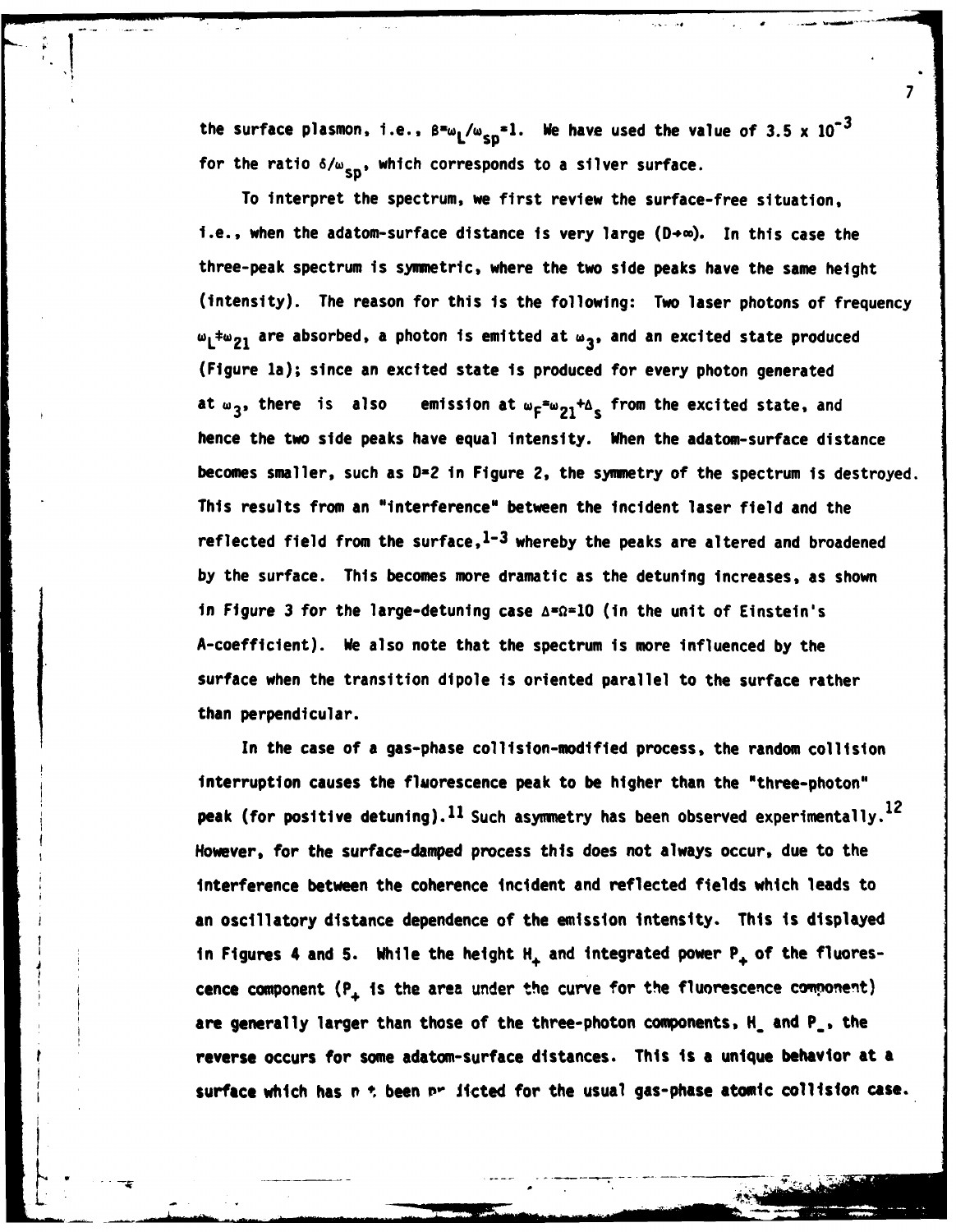We would now like to propose an experimental scheme to test our theoretical results. Figure **6** shows an arrangement for such testing on a metal substrate (gold, silver or copper), where a number of layers of fatty acid are placed by the Langmuir-Blodgett dipping technique,<sup>13</sup> and a thin layer of sodium atoms is then put on the top of this assembly. In this way, the sodium atoms are at a known fixed distance d from the metal. These atoms are then excited by a laser beam propagating parallel to the metal surface, whose polarization can be adjusted to be parallel or perpendicular to the surface. To avoid interaction among the sodium atoms, a low density  $(\sim 10^{12}/\text{cm}^3)$  of sodium deposited in a thin layer is required. The laser-induced flurescence from the  $3P_{3/2}$  (F<sup>+</sup>=3)  $+ 2S_{1/2}$  (F=2) transition of Na is analyzed by a Fabry-Perot interferometer along the normal direction of the metal surface. This particular atomic transition is chosen because it is a twolevel transition and the atomic population cannot be optically pumped into a third level. 14 The dye laser produces **1** - 100 cm2 of peak intensities at 5890 A. The light transmitted through the Fabry-Perot interferometer is detected by a cooled photomultiplier, followed by photon-counting electronics. A two-peak spectrum in weak excitation ( $v1W/cm<sup>2</sup>$ ) and a three-peak spectrum in strong excitation ( $\sqrt{100 W/cm^2}$ ) should be observable, using different values of laser intensities, detunings, adatom-surface separations and surface plasmon resonance conditions.

## IV. Concluding Remarks

In this work, we have solved the surface-dressed optical Bloch equations for the case of a strong driving field. An analytic form is obtained for the twolevel adatomic resonance fluorescence spectrum. It is shown that the surfacereflected field and surface plasmon resonance will strongly modify the spectrum. Due to the interference between the incident laser field and the surface-reflected field, an interesting surface-induced asymmetry occurs in the side bands which is quite different from the usual gas-phase collision-induced asymmetry.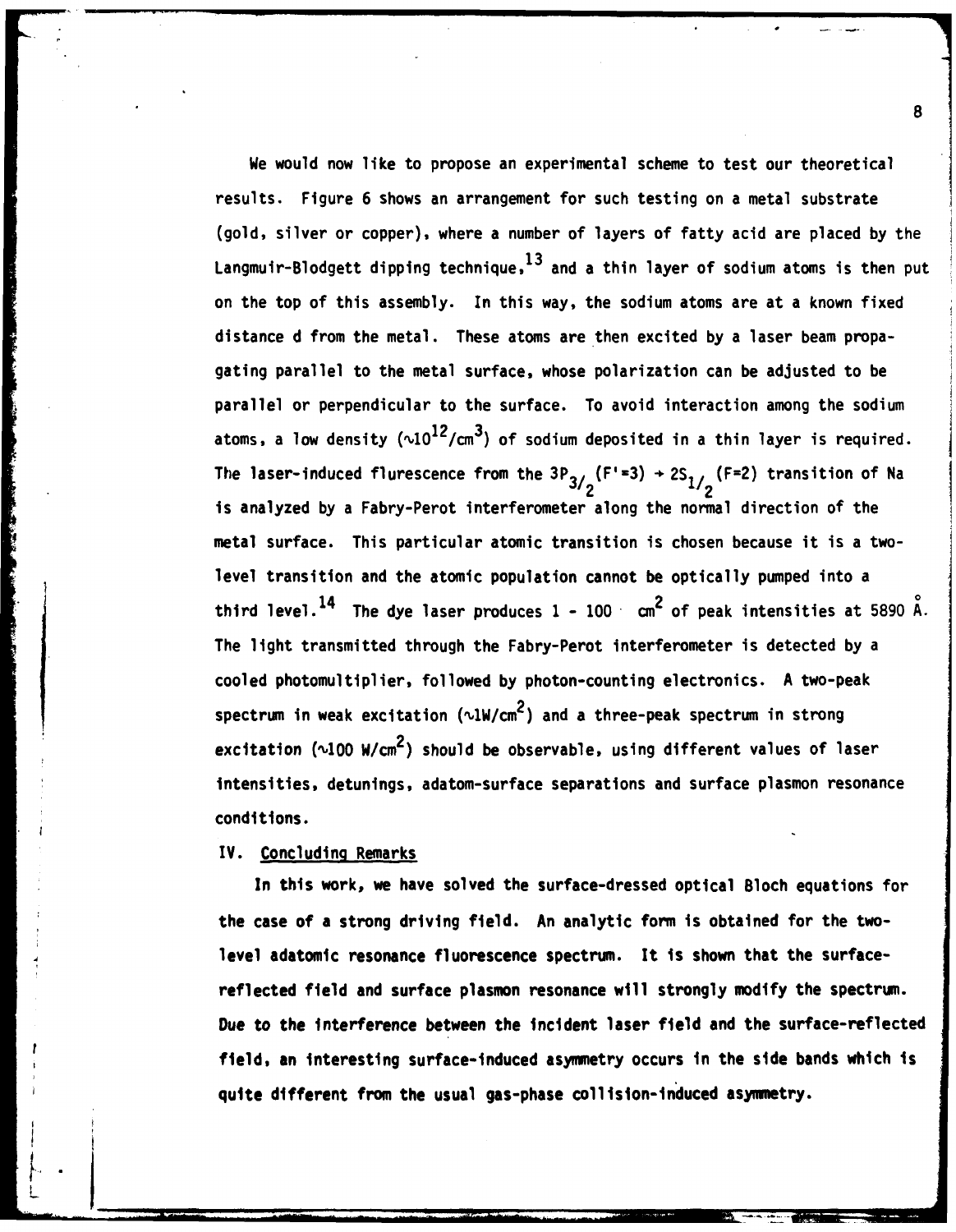Surface-enhanced photochemistry is an interesting phenomenon, 15,16 and we are looking at extensions of our model to other types of spectroscopic and dynamic problems. These include the cooperative spectroscopy of many interacting atoms near a surface and the excitation and dissociation processes of polyatomic molecules adsorbed on a metallic surface, taking into account surface roughness. Acknowledgements

**9**

This work was supported in part by the Air Force Office of Scientific Research (AFSC), United States Air Force, under Grant AFOSR-82-0046, the Office of Naval Research and the U.S. Army Research Office. The United States Government is authorized to reproduce and distribute reprints for governmental purposes notwithstanding any copyright notation hereon. TFG acknowledges the Camille and Henry Dreyfus Foundation for a Teacher-Scholar Award (1975-84) and the John Simon Guggenheim Memorial Foundation for a Fellowship (1983-84). XYH thanks Prof. M. G. Raymer for a useful discussion.

#### **REFERENCES**

L.

- **1.** X. Y. Huang, **J.** Lin and T. F. George, **J.** Chem. Phys., **80, 893** (1984).
- 2. X. Y. Huang, **J. Lin** and T. F. George in Coherence and Quantum Optics **V,** ed. by **L.** Mandel and **E.** Wolf (Plenum, New York), in press.
- **3. J. Ln,** X. **1.** Huang and T. F. George, Solid State Commun., 47, **63 (1983).**
- 4. See the review **by** R. R. Chance, **A.** Prock, and R. SilbeyAdv. Chem. Phys., **37, 1 (1978).**
- **5. See** the review article **by** T. **E.** Furtak and **J.** Reyes, Surf. Sci., **93, 351 (1980).**
- **6. A. N.** Glass, P. F. Liao, **J. G.** Bergman and **D. H.** Olson, Opt. Lett., **5, 368 (1980).**
- **7. J.** F. Owen, P. W. Barber, P. **B.** Dorain and R. K. Chang, Phys. Rev. Lett., **47, 1075 (1981).**
- **8. D. A.** Wetz, **S.** Garoff, **J. I.** Gersten and **A.** Nltzan, **J. Chem. Phys., 78,** 5324 **(1983).**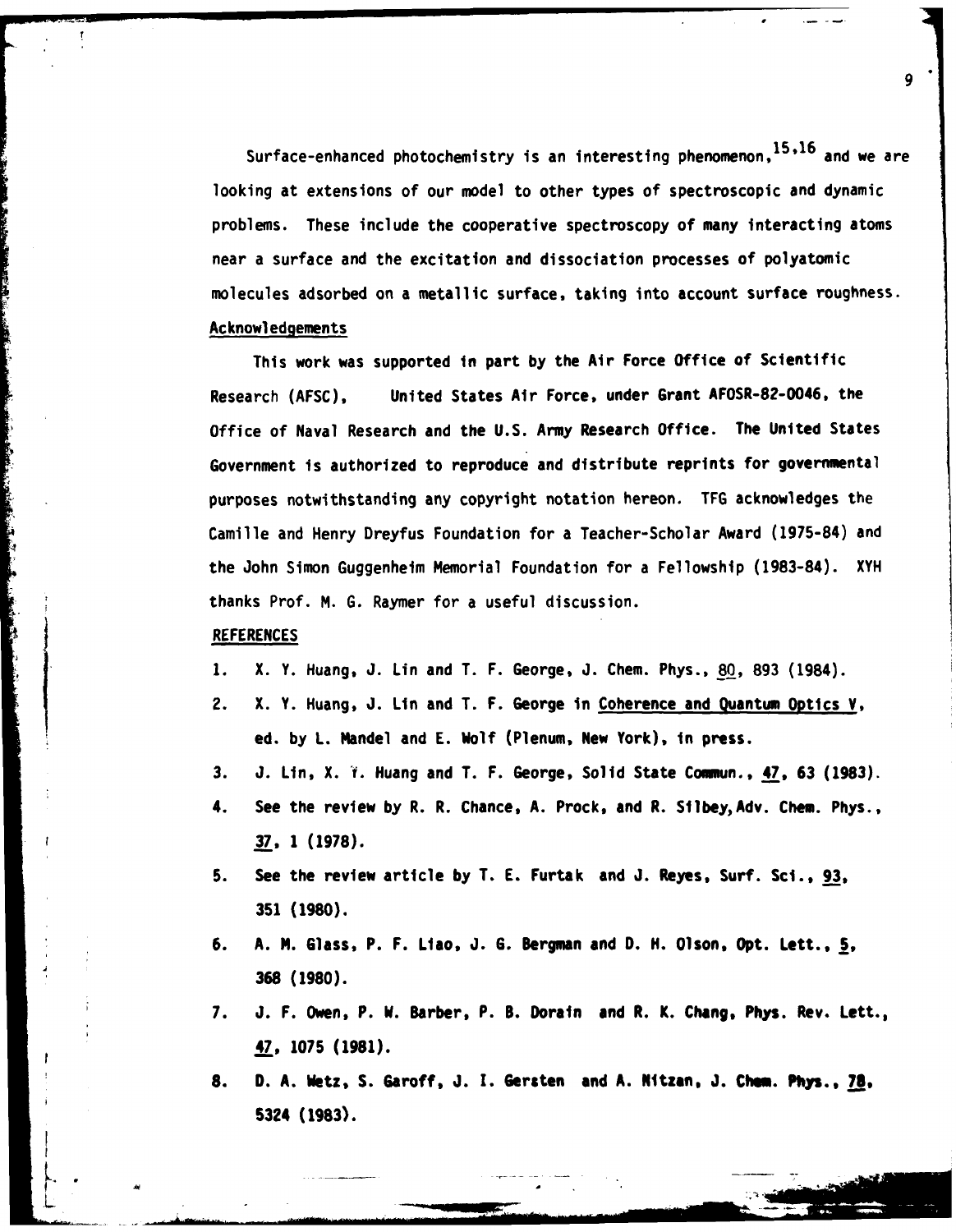- **9.** M. Born and W. Wolf, Principles of Optics (Pergamon, New York, **1975), pp. 624-627.**
- **10.** R. **J.** Glauber in Quantum Optics and Electronics, ed. **by C.** Dewitt, **A.** Blandin and **C.** Cohen-Tannoudji (Gordon and Breach, New York, **1965), pp. 65-185.**
- **11.** B. R. Mollow, Phys. Rev. **A, 15, 1023 (1977).**
- 12. **J.** L. Carlsten, **A.** Sz6ke and M. **G.** Raymer, Phys. Rev. **A, 15, 1029 (1977).**
- **13.** H. Kuhn, **J.** Chem. Phys. **53, 101 (1970).**
- 14. F. Schuda, **C.** R. Stroud, Jr. and M. Hercher, **J.** Phys. B: Atom. Molec. Phys., **7, L198** (1974).
- **15. A.** Nitzan and **L. E.** Brus, **3.** Chem. Phys. 74. **537 (1981); 75, 2205 (1981).**
- **16. C. J.** Chen and R. M. Osgood, Phys. Rev. Lett., **50, 1705 (1983).**

### FIGURE CAPTIONS

Figure **1.** Basic processes for the three-photon and fluorescence components of the spectrum: (a) Three-photon scattering at  $\omega_3^2 \omega_1$ - $(\omega_{21} + \Delta_s)$  and consequent fluorescence at  $\omega_{21} + \Delta_s$ , where the adatomic levels are separated by the transition frequency  $\omega_{21}$  plus the laser-induced level shift  $\Delta_{s}$ ; (b) fluorescence at w<sub>21</sub>+A<sub>s</sub> induced by surface coupling.

Figure 2. Strong-field surface-modified resonance fluorescence spectrum, Including just the incoherent component of Rayleigh scattering, for  $(a, a, b) = (1, 10, 1)$ , where  $\triangle$  and  $\Omega$  are in the unit of A. Curve 1 corresponds to a very large value of the reduced distance, i.e.  $D=2k_1d+m$ , which is the surface-free case where the spectrum is symmetric, while curves 2 (solid) and 2' (dashed) correspond to the value of the reduced distance **D-2,** where the symetry is broken. The solid curve is for the induced transition dipole oriented perpendicular to the surface, and the dashed curve is for the parallel case. X denotes  $(\omega - \omega_1)/\Omega'$ on the horizontal axis.

L w **. . . d . . +, =.. ., .. . .".....7 ...** *,T* **" " "**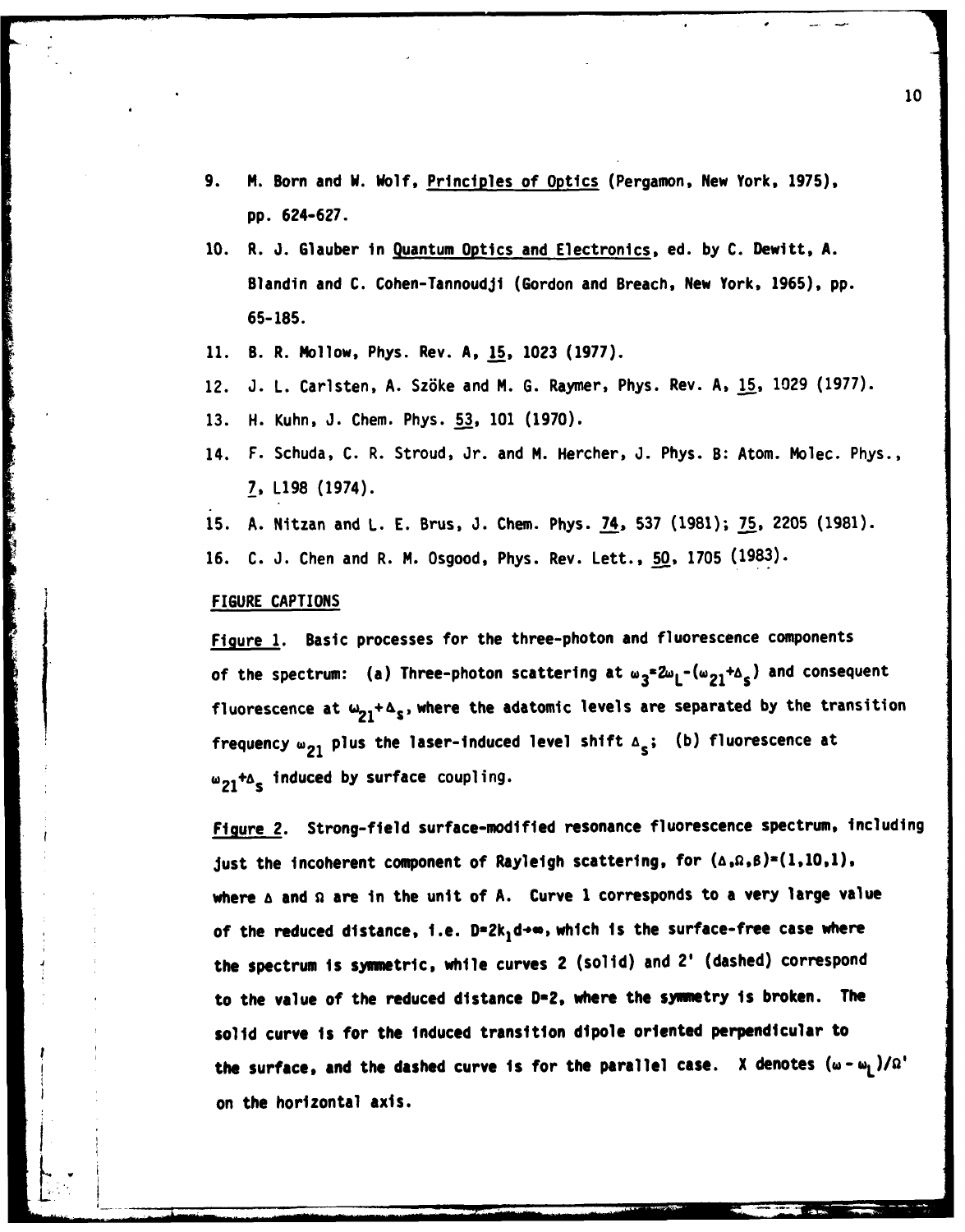Figure **3.** Strong-field surface-modified resonance fluorescence spectrum, including just the incoherent component of Rayleigh scattering, for  $(A, B, B)=(10,10,1)$ . The labelling is the same as in Figure 2.

Figure 4. Adatom-surface distance dependence of the heights of the three peaks in the resonance fluorescence spectrum for  $(\triangle, \Omega, \beta)$  (1,10,1).  $H_-, H_0$  and  $H_+$ correspond to the peak heights of the three-photon, incoherent Rayleigh and fluorescence components, respectively. The solid curves are for the induced transition dipole oriented perpendicular to the surface, and the dashed curves are for the parallel case.

Figure **5.** Distance dependence of the integrated power of the three peaks in the resonance fluorescence spectrum, where P, **P0** and **P+** correspond the integrated powers of the three-photon, Rayleigh and fluorescence peaks, respectively. The labelling is the same as in Figure 4.

Figure **6.** Proposed experiment for testing the theoretical results.

**The Company of Company** 

bK . - .. . **I.** . <sup>|</sup>**S** -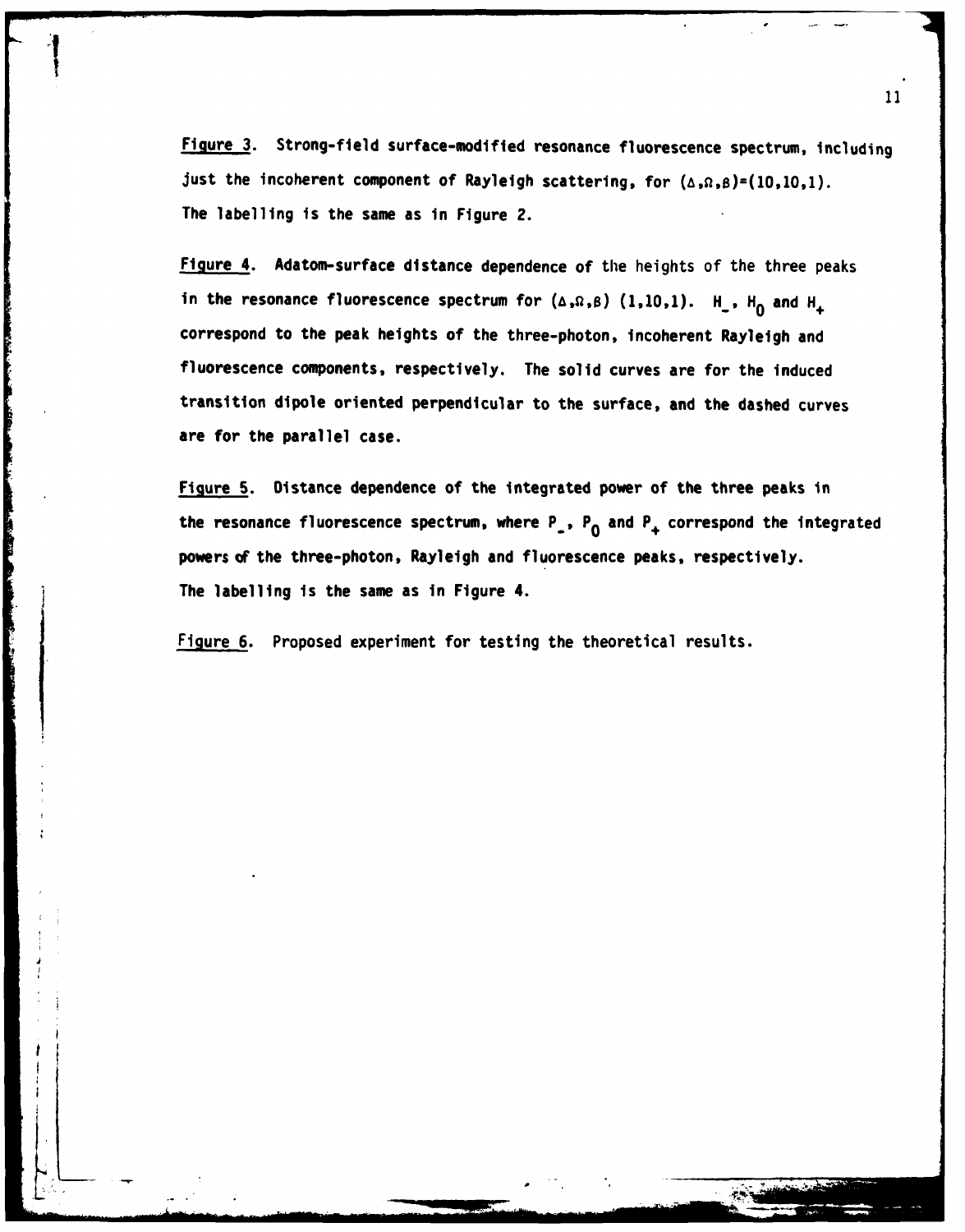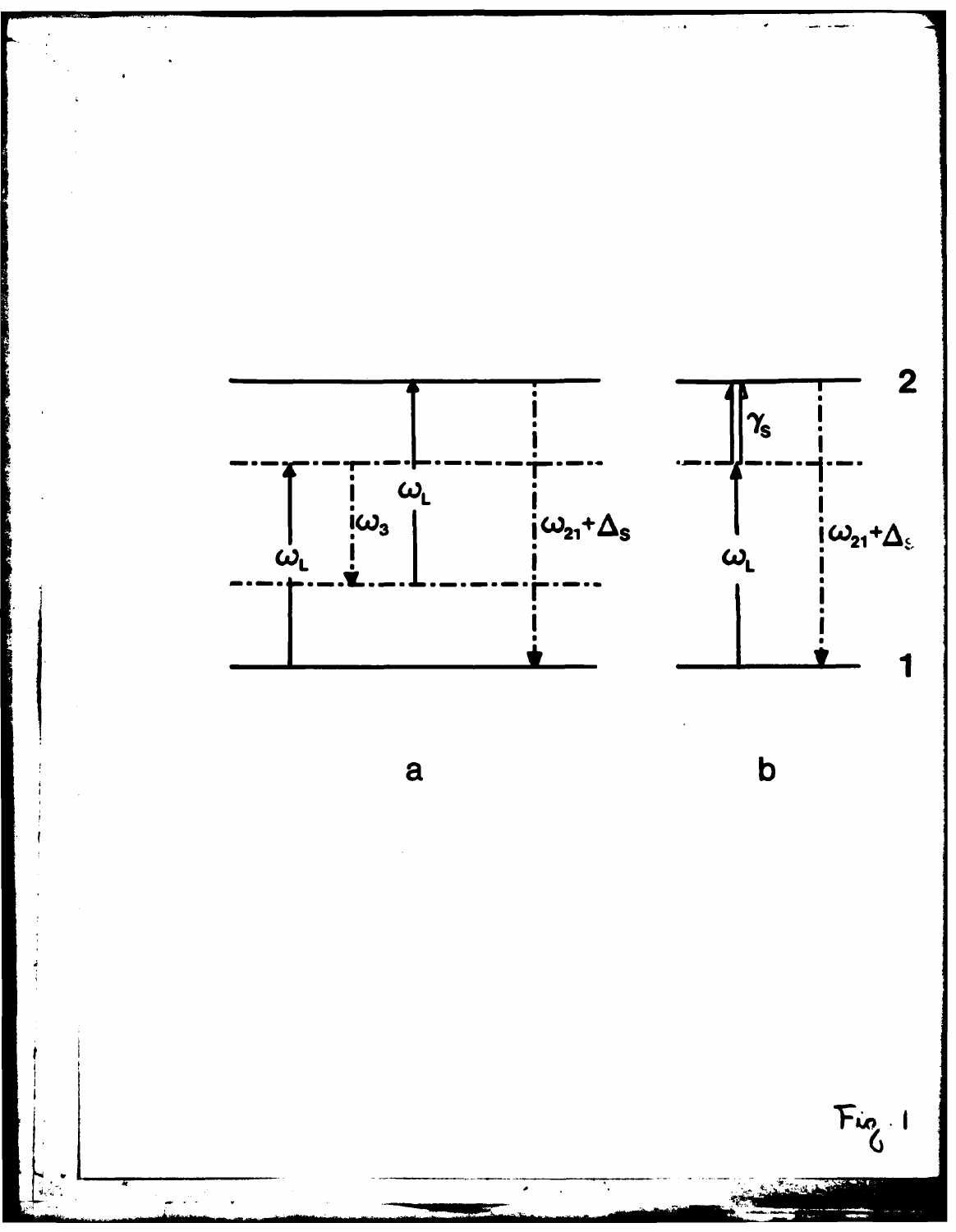.65 .60 .55 .50 .45 .40 .35 .90  $.25$  $\overline{\mathbf{3}}$  $.15$  $2<sup>1</sup>$  $\ddot{\mathbf{10}}$ .05  $\mathfrak{a}$  t  $-.5$  $1.5$  $-1.5$  $\boldsymbol{\theta}$  $\overline{\mathbf{5}}$  $-1$  $\mathbf{I}$ 

 $\overline{\mathsf{X}}$ 

 $Fix_8.2$ 

 $-12$ 

SPECTRUM S(X)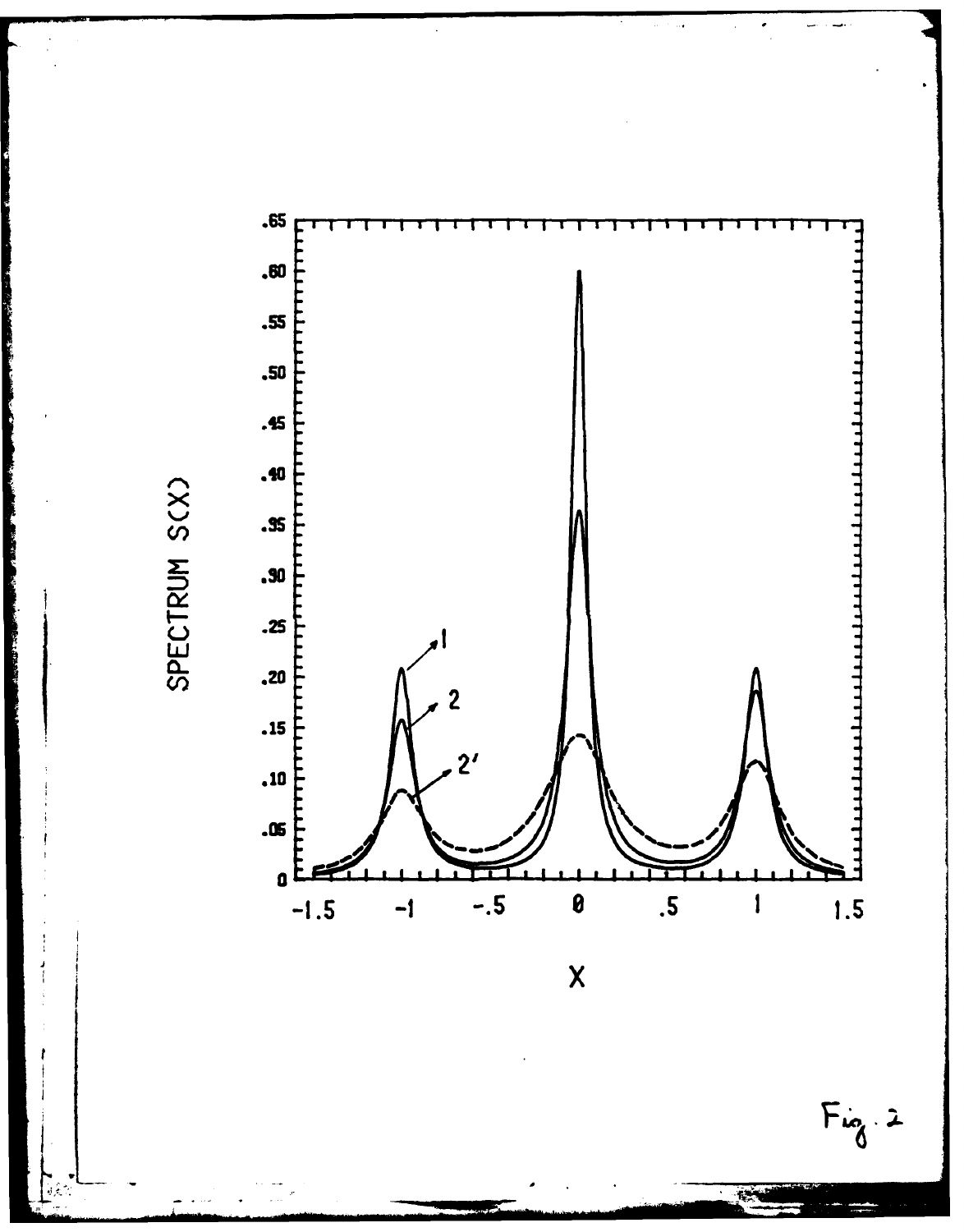

 $\overline{\mathsf{x}}$ 

SPECTRUM S(X)

 $Fix_{\delta}$  =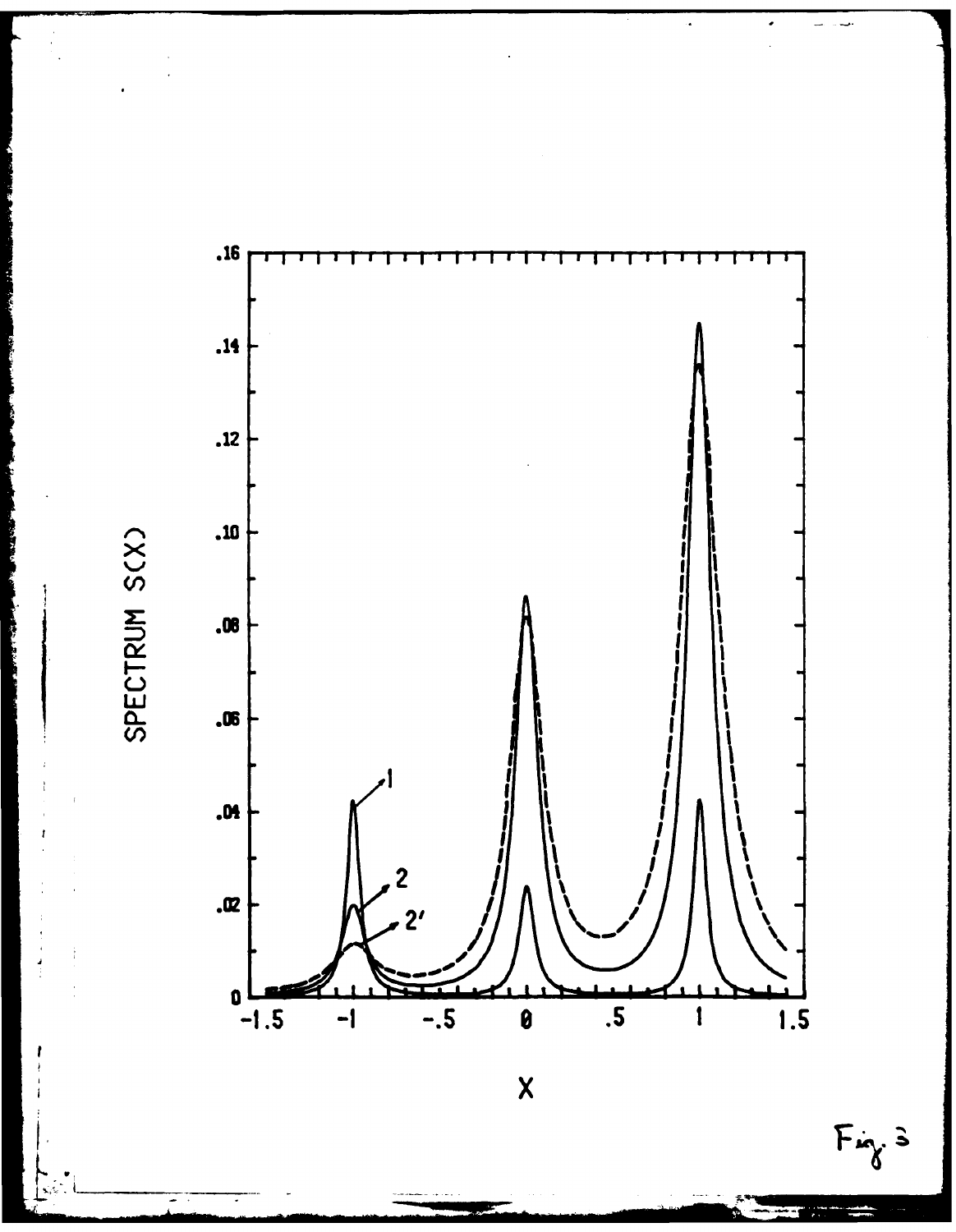

HEIGHT OF PEAKS H(D)

Control and the company of the control of the control of

**The Second Second Second** 

 $Fix\overline{\delta}$ . 4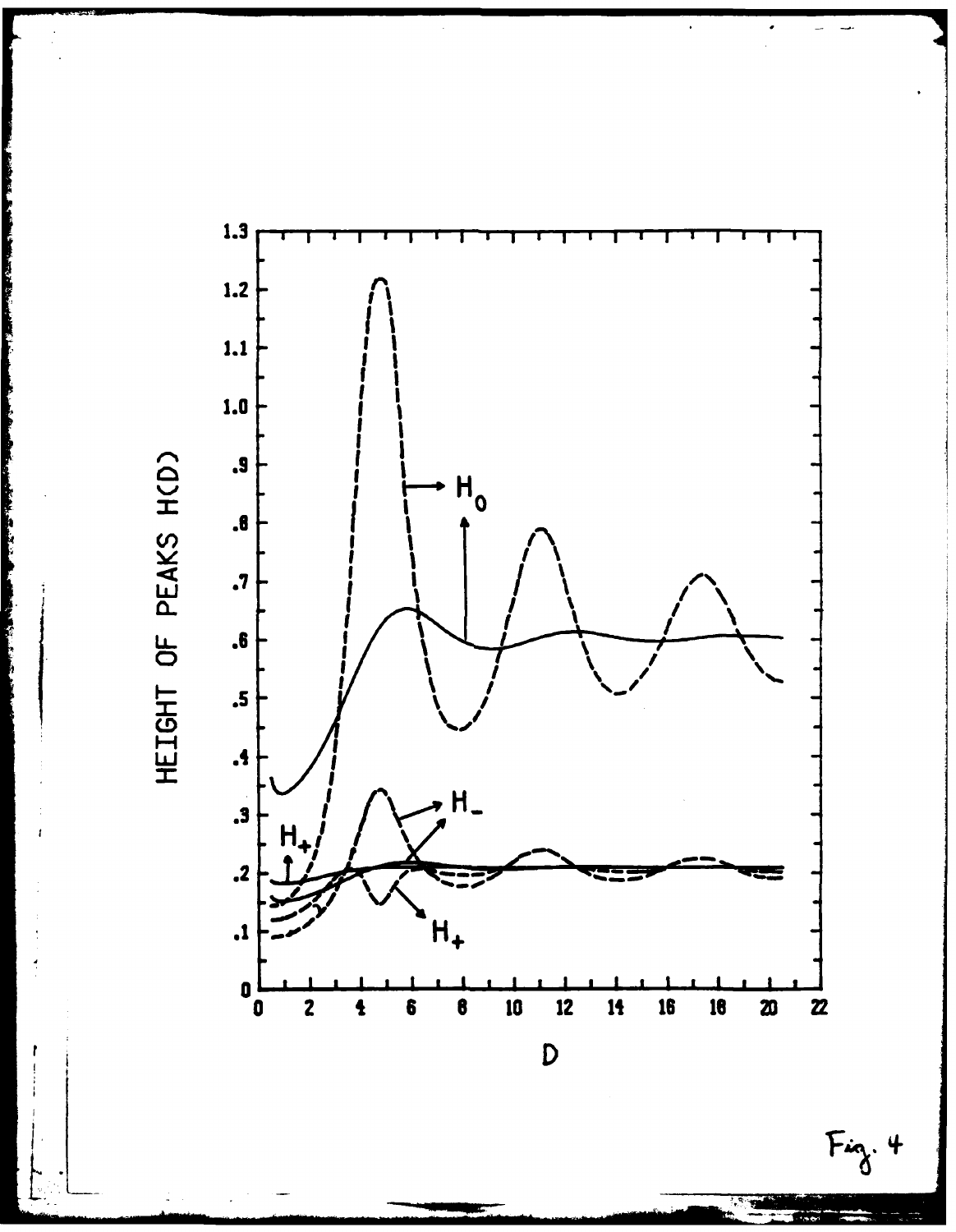POWER OF PEAKS PCD)



 $Fix_{\tilde{\Lambda}}$ : 5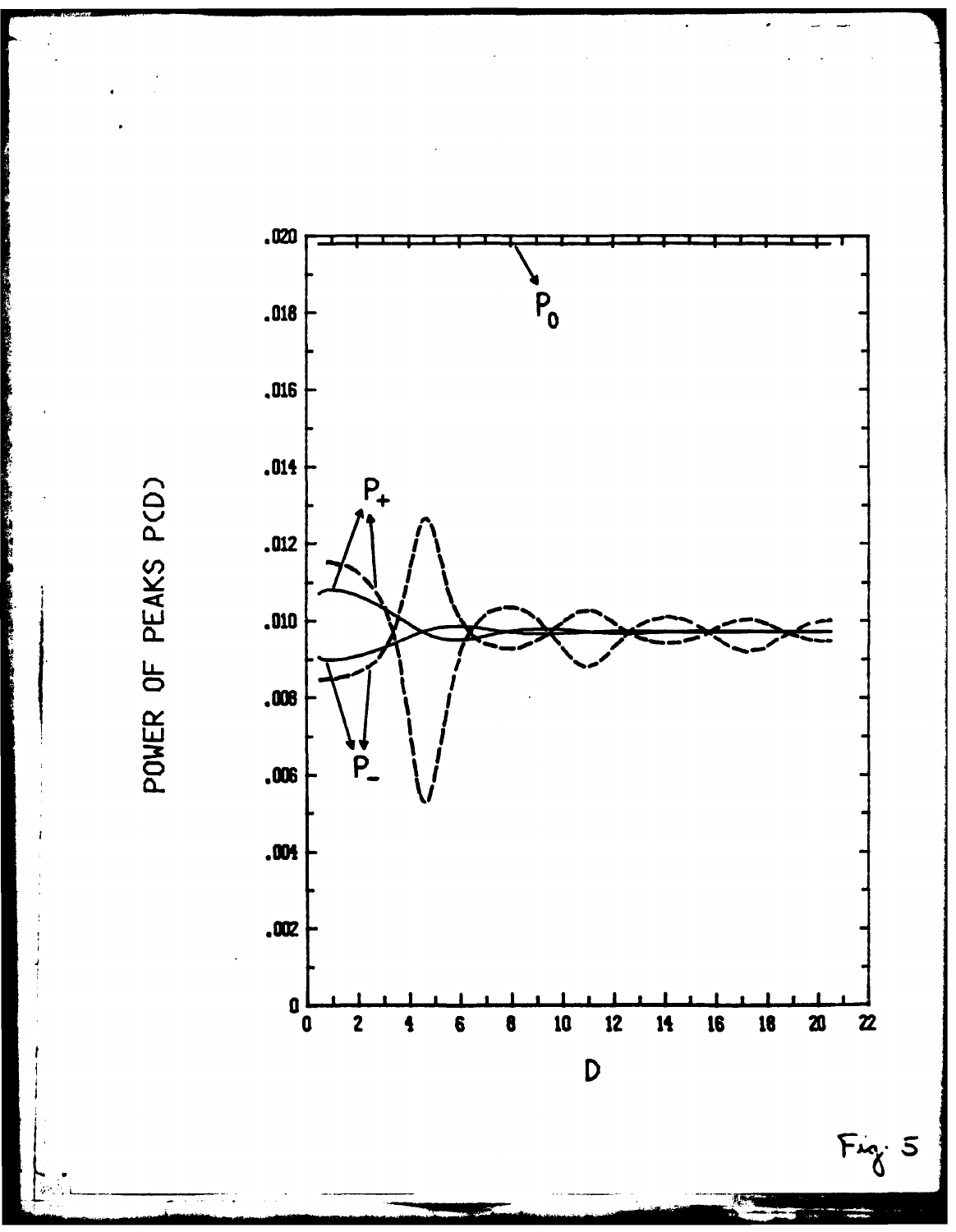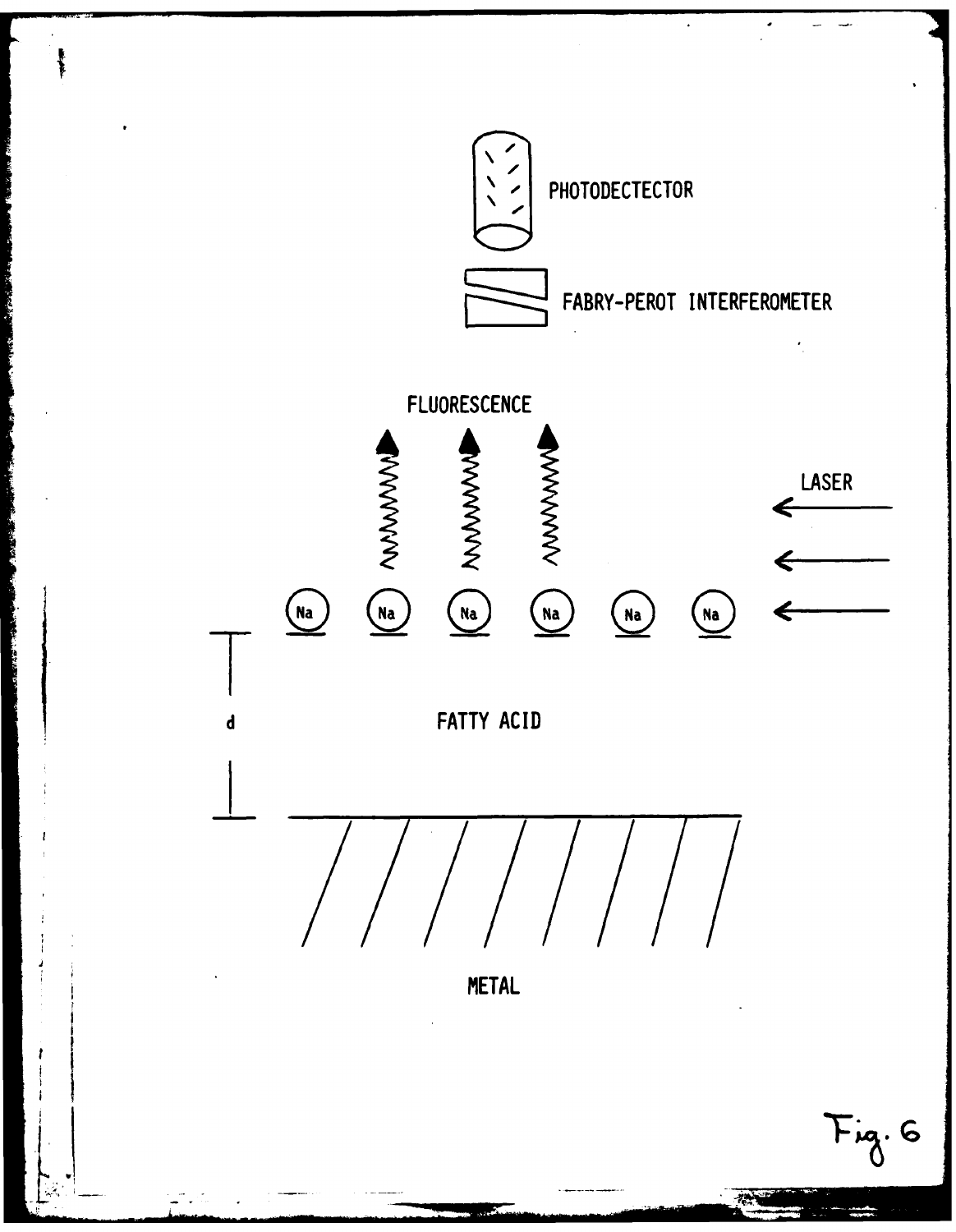$\mathcal{F}$ 

# **TECHNICAL** REPORT **DISTRIBUTION LIST, GEN**

|                                                                                                                                       | No.<br><b>Copies</b> |                                                                                                                   | No.<br>Copies |
|---------------------------------------------------------------------------------------------------------------------------------------|----------------------|-------------------------------------------------------------------------------------------------------------------|---------------|
| Office of Naval Research<br>Attn: Code 413<br>800 N. Quincy Street<br>Arlington, Virginia 22217                                       | $\overline{c}$       | Naval Ocean Systems Center<br>Attn: Technical Library<br>San Diego, California 92152                              | 1             |
| ONR Pasadena Detachment<br>Attn: Dr. R. J. Marcus<br>1030 East Green Street<br>Pasadena, California 91106                             | $\mathbf{1}$         | Naval Weapons Center<br>Attn: Dr. A. B. Amster<br>Chemistry Division<br>China Lake, California 93555              | 1             |
| Commander, Naval Air Systems<br>Command<br>Attn: Code 310C (H. Rosenwasser)<br>Washington, D.C. 20360                                 | 1                    | Scientific Advisor<br>Commandant of the Marine Corps<br>Code RD-1<br>Washington, D.C. 20380                       | $\mathbf{1}$  |
| Naval Civil Engineering Laboratory<br>Attn: Dr. R. W. Drisko<br>Port Hueneme, California 93401                                        | 1                    | Dean William Tolles<br>Naval Postgraduate School<br>Monterey, California 93940                                    | 1             |
| Superintendent<br>Chemistry Division, Code 6100<br>Naval Research Laboratory<br>Washington, D.C. 20375                                | $\mathbf{1}$         | U.S. Army Research Office<br>Attn: CRD-AA-IP<br>P.O. Box 12211<br>Research Triangle Park, NC 27709                | 1             |
| Defense Technical Information Center<br>Building 5, Cameron Station<br>Alexandria, Virginia 22314                                     | 12                   | Mr. Vincent Schaper<br>DTNSRDC Code 2830<br>Annapolis, Maryland 21402                                             | 1             |
| <b>DTNSRDC</b><br>Attn: Dr. G. Bosmajian<br>Applied Chemistry Division<br>Annapolis, Maryland 21401                                   | 1                    | Mr. John Boyle<br>Materials Branch<br>Naval Ship Engineering Center<br>Philadelphia, Pennsylvania 19112           | $\mathbf{1}$  |
| Naval Ocean Systems Center<br>Attn: Dr. S. Yamamoto<br>Marine Sciences Division<br>San Diego, California 91232<br>Dr. David L. Nelson | 1                    | Mr. A. M. Anzalone<br>Administrative Librarian<br>PLASTEC/ARRADCOM<br><b>B1dg 3401</b><br>Dover, New Jersey 07801 | ı             |
| Chemistry Program<br>Office of Naval Research<br>800 North Quincy Street<br>Arlington, Virginia 22217                                 | $\mathbf{1}$         |                                                                                                                   |               |

**The Property Property**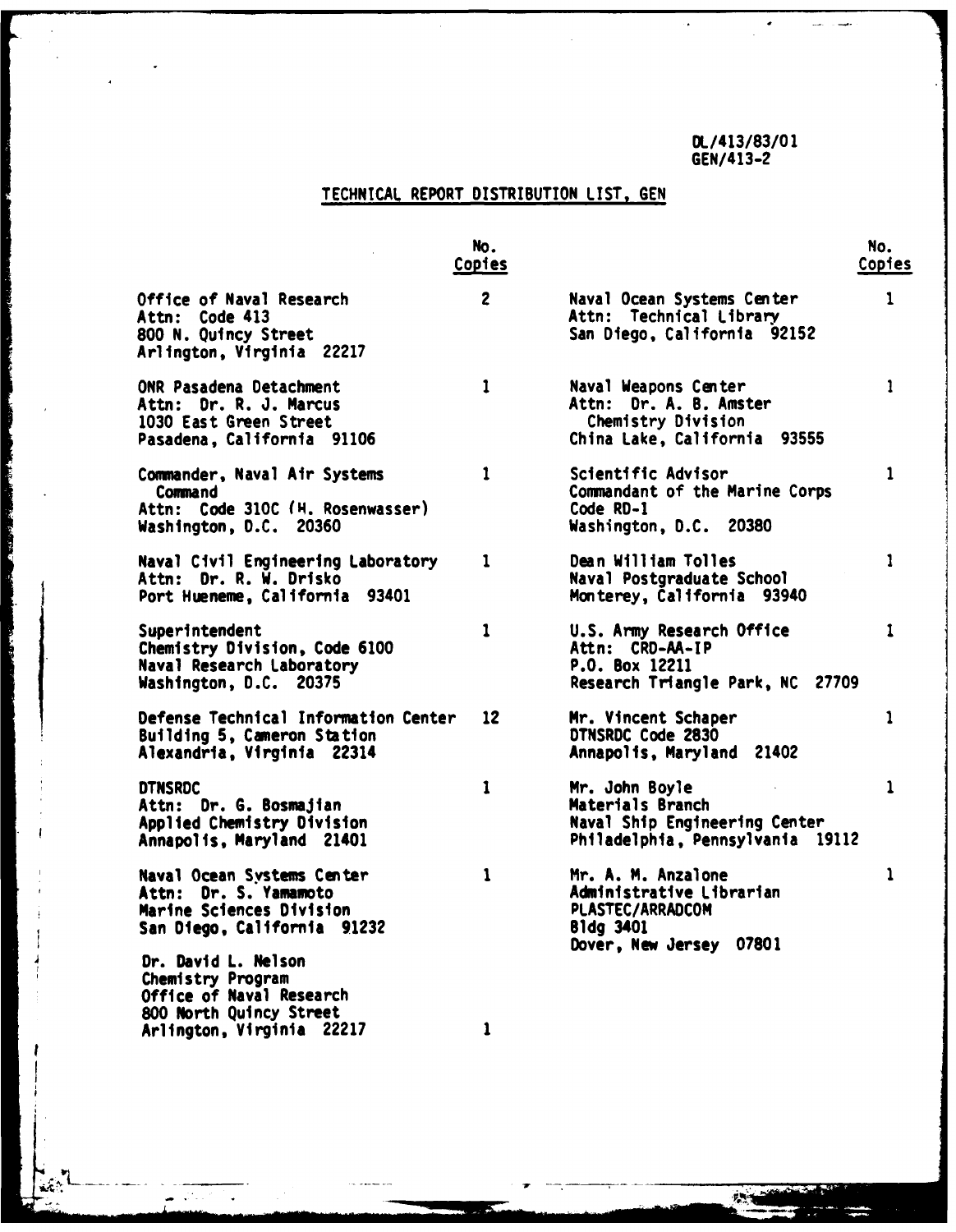DL/413/83/01 056/413-2

# TECHNICAL REPORT DISTRIBUTION LIST, **056**

Dr. G. A. Somorjai Dr. W. Kohn Department of Chemistry<br>
University of California<br>
University of California Berkeley, California 94720

Dr. J. Murday (1999) Dr. R. L. Park<br>Naval Research Laboratory (1999) Director, Cente Surface Chemistry Division (6170) **Research Research Exercise Chemistry Division** (6170) Research Research Chemistry of Maryland 455 Overlook Avenue, S.W.<br>Washington, D.C. 20375

Dr. J. B. Hudson Dr. W. T. Peria Rensselaer Polytechnic Institute<br>Troy, New York 12181

Dr. Theodore E. Madey **Dr. Keith H. Johnson**<br>
Surface Chemistry Section **Department of Metall** Department of Commerce<br>National Bureau of Standards

Dr. Chia-wei Woo<br>Department of Physics and Department of Chemistry Department of Physics<br>
Northwestern University<br>
Northwestern University<br>
University of Texas Northwestern University University of Texas Evanston, Illinois 60201

Dr. Robert M. Hexter **Dr. R. P. Van Duyne**<br>
Department of Chemistry **Department** Department of Chemistry<br>
University of Minnesota<br>
University of Minnesota<br>
Chemistry Department University of Minnesota<br>Minneapolis, Minnesota

Dr. J. E. Demuth Dr. S. Sibener<br>
18M Corporation **Department** of Thomas J. Watson Research Center<br>P.O. Box 218 Yorktown Heights, New York **10598** Chicago, Illinois **60637**

Dr. M. G. Lagally **Dr. Arold Green**<br>Department of Metallurgical **Department of Metallurgical** and Mining Engineering Code **3817** University of Wisconsin<br>
Madison, Wisconsin 53706 Maval Weapons Center<br>
China Lake, California 93555 Madison, Wisconsin 53706

Dr. Adolph B. Amster <u>Dr. S. L. Bernasek Dr. S. L. Bernasek Dr. S. L. Bernasek Dr. S. L. Bernasek Dr. S. L. Bernasek Dr. S. L. Bernasek Dr. S. L. Bernasek Dr. S. L. Bernasek Dr. S. L. Bernasek Dr. S. L. Bernasek Dr. S. L. </u> Chemistry Division Naval Weapons Center<br>
China Lake, California 93555 **Department of Chemistry**<br>
Princeton, New Jersey 08544 China Lake, California 93555

University of California, San Diego<br>La Jolla, California, 92037

Director, Center of Materials<br>Research College Park, Maryland 20742

Electrical Engineering Department<br>University of Minnesota Minneapolis, Minnesota 55455

Department of Metallurgy and<br>Materials Science National Bureau of Standards<br>
Washington, D.C. 20234 (ambridge, Massachusetts 02139 Cambridge, Massachusetts 02139

Evanston, Illinois 60201

Department of Chemistry<br>James Franck Institute 5640 Ellis Avenue

Quantum Surface Dynamics Branch<br>Code 3817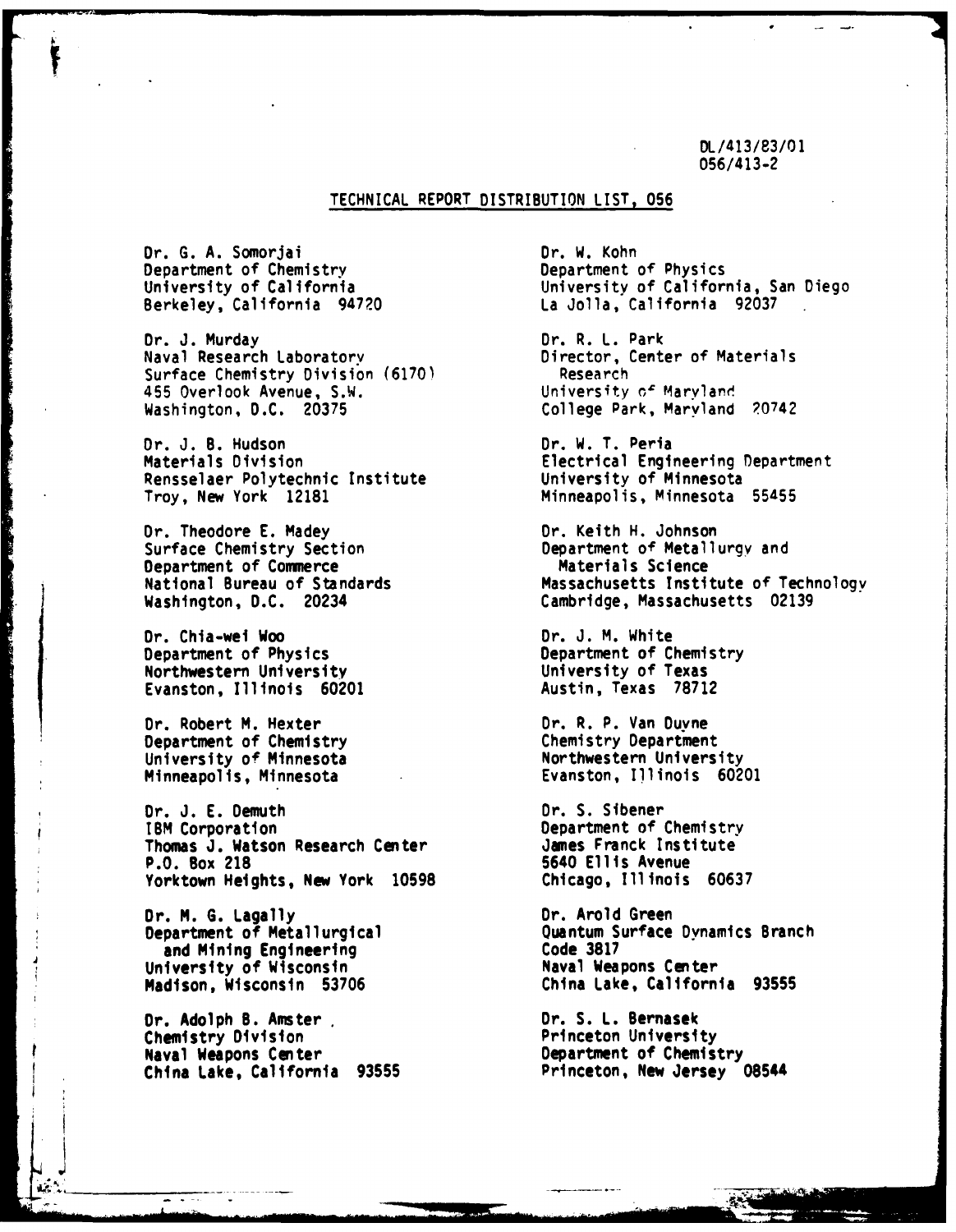DL/413/83/01 056/413-2

## **TECHNICAL** REPORT **DISTRIBUTION LIST, 056**

Dr. F. Carter Dr. Richard Greene Code **6132** Code **5230** Washington, **D.C. 20375** Washington, **D.C. 20375**

Dr. Richard Colton **Dr. L. Kesmodel**<br>Code 6112 **Department of P** Naval Research Laboratory

Dr. Dan Pierce Dr. K. **C.** Janda Washington, D.C. 20234

The contract of the state of the contract of the

Professor R. Stanley Williams **Professor E. A. Irene**<br>Department of Chemistry **Department of Chemist** Los Angeles, California 90024

Dr. R. P. Messmer<br>
Materials Characterization Lab. Bell Laboratories Materials Characterization Lab. General Electric Company **Murray Hill, New Jersey 07974** Schenectady, New York 22217

Dr. Robert Gomer **Or.** Martin Fleischmann Department of Chemistry James Franck Institute Southampton University<br>5640 Ellis Avenue Southampton SO9 SNH Chicago, Illinois 60637

Dr. Ronald Lee Dr. John W. Wilkins Naval Surface Weapons Center White Oak Solid State Physics Silver Spring, Maryland **20910** Ithaca, New York **14853**

Dr. Paul Schoen Dr. Richard Smardzewski<br>Code 5570 Code 6130 Naval Research Laboratory (Naval Research Laboratory Naval Research Laboratory (Nashington, D.C. 20375) Washington, **D.C. 20375** Washington, **D.C. 20375**

**Or.** John T. Yates Department of Chemistry University of Pittsburgh Pittsburgh, Pennsylvania 15260

1' *:-* . . ...., *,•* m m

Naval Research Laboratory

Department of Physics<br>Indiana University Washington, **D.C. 20375** Bloomington, Indiana 47403

California Institute of Technology Optical Physics Division Division Division of Chemistry and Chemical<br>Washington, D.C. 20234 2003 Engineering Pasadena, California 91125

Department of Chemistry University of California<br>
Los Angeles, California 90024 (Dependicularii), Northc Carolina 27514

5640 Ellis Avenue Southampton **S09 SNH**

Cornell University<br>Laboratory of Atomic and

Code **5570** Code **6130**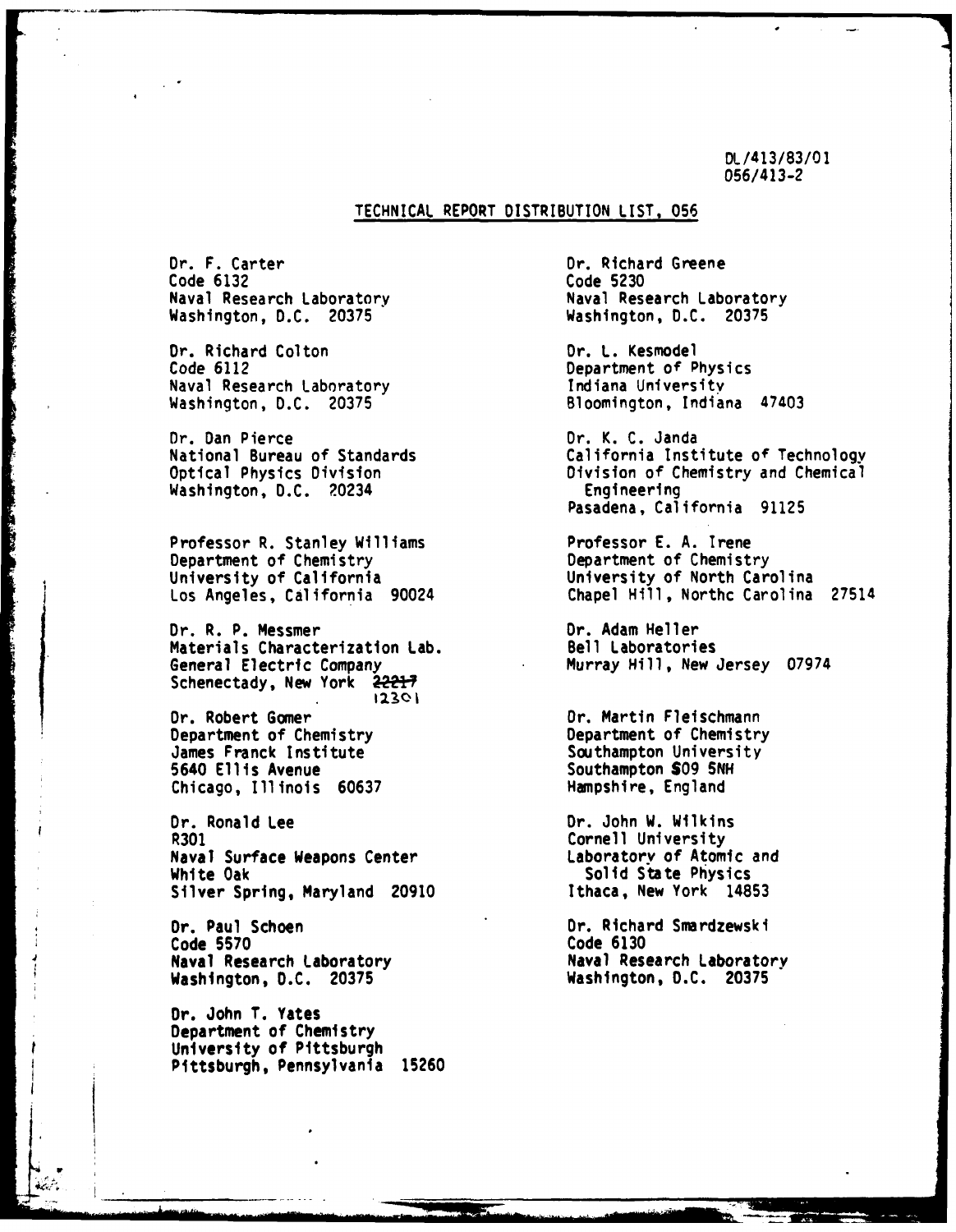DL/413/83/01 **056/413-?**

## TECHNICAL REPORT DISTRIBUTION **LIST, 056**

**Dr. R. G. Wallis**<br> **Dr. R. W. Plummer**<br> **Department of Physics**<br> **Department of Physics** Department of Physics<br>University of California

Dr. n. Ramaker Dr. E. Yeager George Washington University Washington, **D.C.** 20052 Cleveland, Ohio 41106

Dr. P. Hansma Professor **0.** Hercules Physics Department<br>
University of California<br>
University Department University of California

Dr. J. C. Hemminger Professor **N.** Winograd Chemistry Department<br>
University of California Chemistry Department of Chemistry<br>
Pennsylvania State Unive

Professor T. F. George<sup>----</sup> Dr. G. D. Stein University of Rochester **Northwestern University** Rochester, New York 146?7 Evanston, Illinois **60?0!**

Dr. **A.** Rubloff Professor A. Steckl **?8MD** Department of Electrical and Thomas J. Watson Research Center Systems Engineering<br>P.O. Box 218 Senselaer Polytechni Yorktown Heights, New York 10598

Professor Horia Metlu Professor **G. H.** Morrison University of California<br>
Santa Barbara, California 93106 **Cornell University**<br>
Ithaca, New York 14853 Santa Barbara, California 93106

Captain Lee Myers Captain Lee Myers Captain Dr. David Squire<br>AFOSR/NC Captain Dr. David Squire AFOSR/NC<br>
Bollig AFB<br>
Bollig AFB<br>
Amy Research Office Bollig **AFB** P.O. Box 12211

Professor Roald Hoffmann Department of Chemistry Cornell University Ithaca, New York 14853

University of Pennswlvania Irvine, California 92664 Philadelphia, Pennsylvania 1910d

Department of Chemistry<br>Case Western Reserve University

Santa Barbara, California 93106 Pittsburgh, Pennsylvania 15260

Pennsylvania State University Irvine, California 92717 University Park, Pennsylvania 1680?

Chemistry Department **Mechanical Engineering Department** 

Rensselaer Polytechnic Institute<br>Troy, NewYork 12181

Department of Chemistry<br>Cornell University

Washington, **D.C. 20332** Research Triangle Park, **NC 27709**